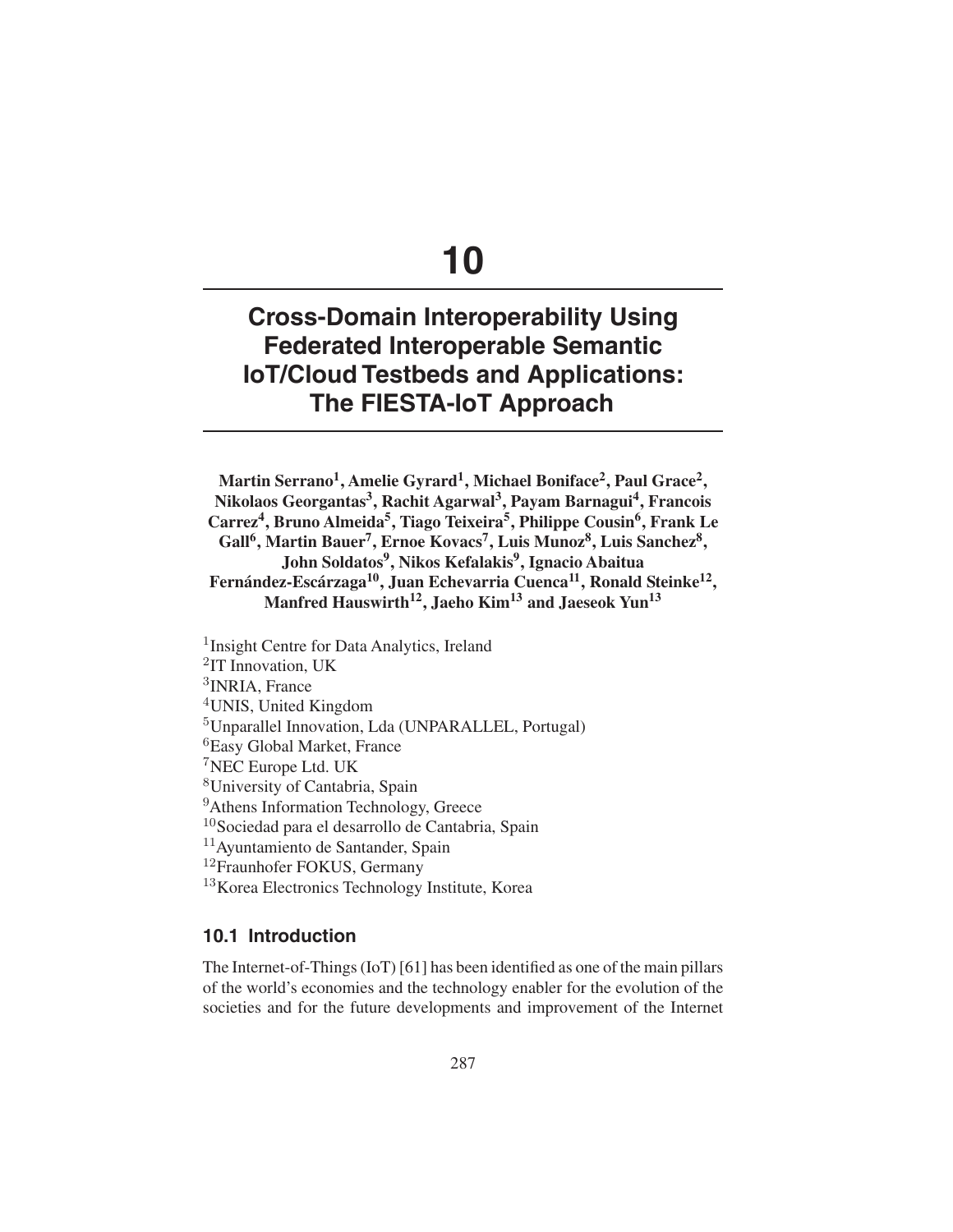[4]. A large number of research activities in Europe have been working in this direction i.e. FP7 projects in the context of Future Internet Research and Experimentation (FIRE) initiative. FIRE projects have already demonstrated the potential of IoT technologies and deployments in a number of different application areas including transport, energy, safety and healthcare. FIRE deployments and project results have also demonstrated the advantages of implementing Smart Cities testbeds (national and EU scale) both have been extensively reported in [5]. Smart City testbeds are the key places for large demonstration of IoT concepts and technology. Smart cities testbeds are prone to be large scale, highly heterogeneous and target a diverse set of application domains.

In Smart cities despite the growing number of IoT deployments, multiple installations and related testbeds, the majority of deployed IoT applications tend to be self-contained, thereby forming application silos [50]. Recent research efforts have been focused on demonstrate the capacity of IoT systems to be part of an overall arch-systems called federation (e.g., FP7 Fed4FIRE), in a federated environment it is possible the co-existence and cooperation of multiple infrastructures (including IoT testbeds). The Federation is the first step to the integration of these silos, since they provide a wide range of indispensible low-level capabilities such as resource reservation and negotiation. Nevertheless, these efforts tend to be heavyweight and do not adequately deal with the need to access diverse IoT datasets in a flexible and seamless way. In a federation one of the mayor challenges is the data centric integration and the combination of data silos that is identified as a under investigation area for IoT [4], and with a very rich potential both in terms of novel experimentation (e.g., in the scope of living labs and IoT testbeds) [49] and in terms of added-value enterprise applications. Related to data, the ability to combine and synthesize data streams and services from diverse IoT platforms and testbeds remains a challenge and multiple researches follows the promise to broaden the scope of potential data interoperability applications in size, scope and targeted business context. In the Internet of tings area the ability to repurpose and reuse IoT data streams across multiple experimental applications can positively impact the Return-on-Investment (ROI) associated with the usually costly investments in IoT infrastructures and testbeds. The integration, combination and interoperability of IoT silos is fully in-line with the overall FIRE vision that makes part of the Horizon 2020 program, which aspires to allow European experimenters/researchers to investigate/develop leading-edge, ubiquitous and reliable computing services, as well as seamless and open access to global data resources.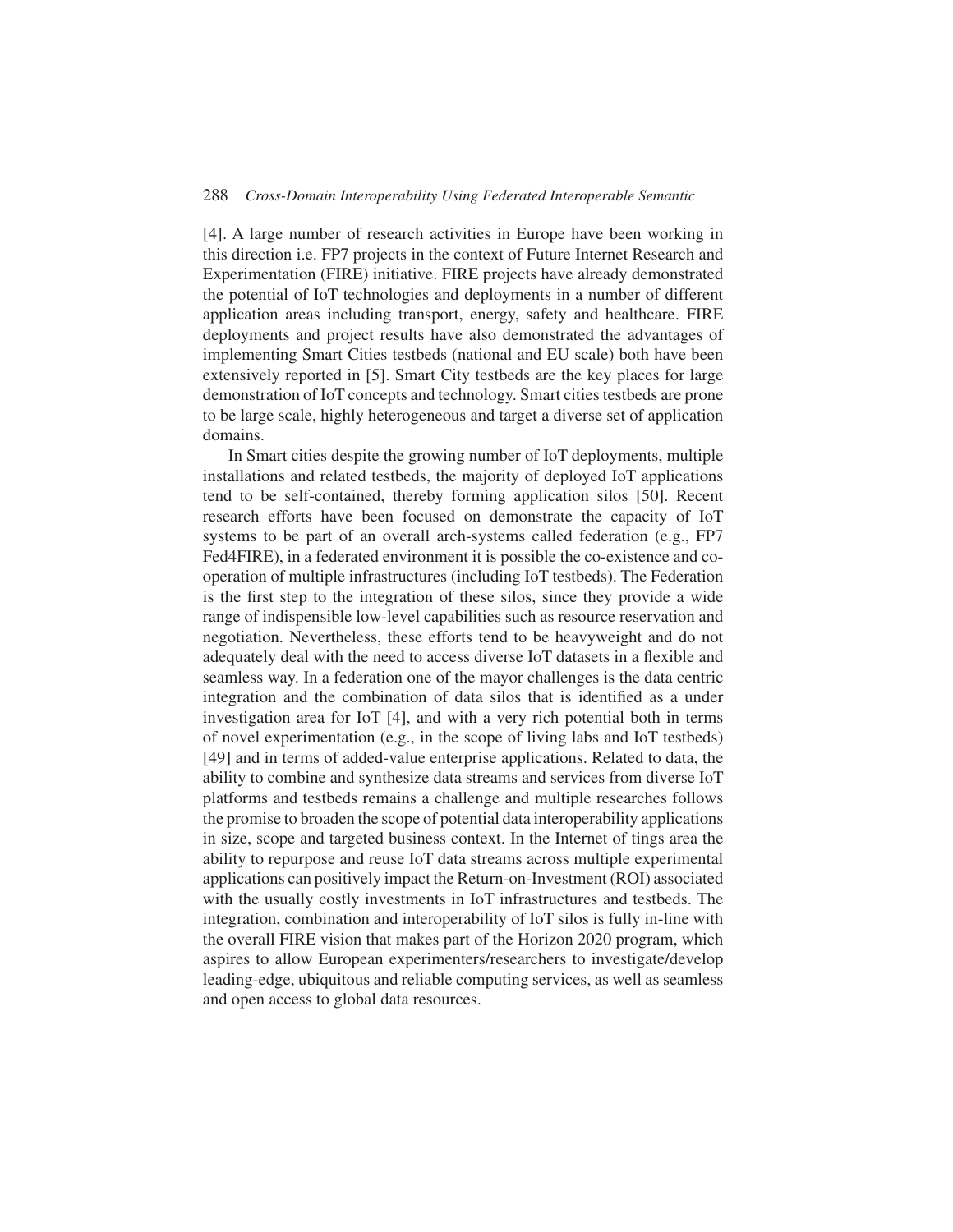#### *10.1 Introduction* 289

The futuristic vision of integrating IoT platforms, testbeds and associated silo applications is related with several scientific challenges, such as the need to aggregate and ensure the interoperability of data streams stemming from different IoT platforms or testbeds, as well as the need to provide tools and techniques for building applications that horizontally integrate silo platforms and applications. The convergence of IoT with cloud computing is a key enabler for this integration and interoperability, since it allows the aggregation of multiple IoT data streams towards the development and deployment of scalable, elastic and reliable applications that are delivered ondemand according to a pay-as-you-go model. During the last 4–5 years we have witnessed several efforts towards IoT/cloud integration (e.g., [29, 39]), including open source implementations of middleware frameworks for IoT/cloud integration [23, 52] and a wide range of commercial systems (e.g., Xively (xively.com), ThingsWorx (thingsworx.com), ThingsSpeak (thingspeak.com), Sensor-Cloud (www.sensor-cloud.com)). While these cloud infrastructures provide means for aggregating data streams and services from multiple IoT platforms, they are not fully sufficient for alleviating IoT fragmentation of facilities and testbeds. This is because they emphasize on the syntactic interoperability (i.e. homogenizing data sources and formats) rather on the semantic interoperability of diverse IoT platforms, services and data streams.

Recently several IoT projects [33] have started to work on the semantic interoperability of diverse IoT platforms, services and data streams. To this end, they leverage IoT semantic models (such as the W3C Semantic Sensor Networks (SSN) ontology [16, 58]) as a means of achieving interoperable modeling and semantics of the various IoT platforms. A prominent example is the FP7 OpenIoT project, a (BlackDuck) award winner open source project in 2013, which has been developed and released as an open source blueprint infrastructure [51] addressing the need for semantic interoperability of diverse sensor networks at a large scale (see also https://github.com/OpenIotOrg/openiot). The semantic interoperability of diverse sensor clusters and IoT networks is based on the virtualization of sensors in the cloud.At the heart of these virtualization mechanisms is the modeling of heterogeneous sensors and sensor networks according to a common ontology, which serves as harmonization mechanism of their semantics, but also as a mechanism for linking related data streams as part of the linked sensor data vision. This virtualization can accordingly enable the dynamic discovery of resources and their data across different/diverse IoT platforms, thereby enabling the dynamic on-demand formulation of cloud-based IoT services (such as Sensing-as-a-Service services). Relevant semantic interoperability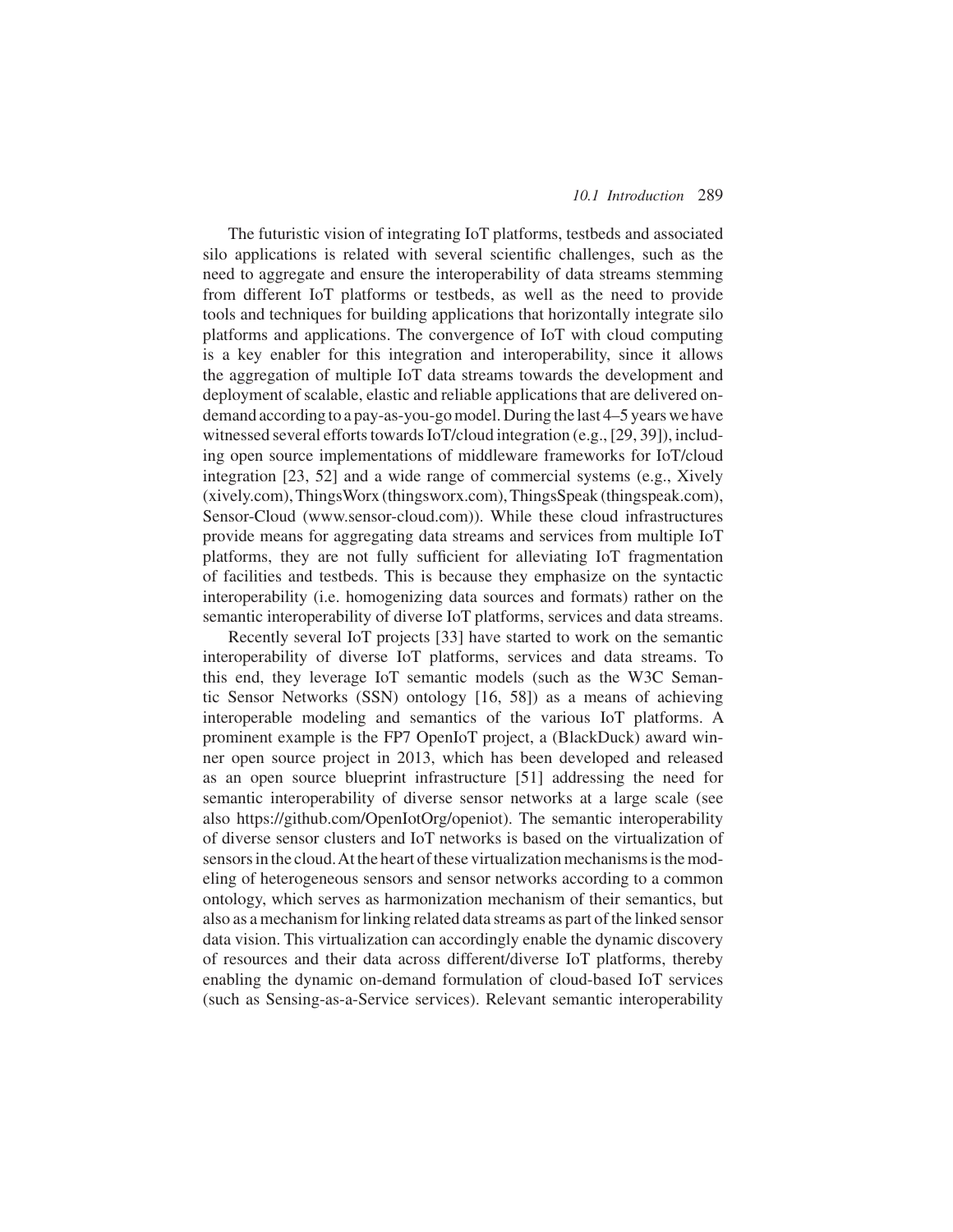techniques are studied in depth as part of the fourth activity chain of the IERC cluster (IERC-AC4) (see for example [17]). Similar techniques could serve as a basis for unifying and integrating/linking geographically and administratively dispersed IoT testbeds, including those that have been established as part of FIRE projects. Such integration holds the promise of adding significant value to all of the existing IoT testbeds, through enabling the specification and conduction of large-scale on-demand experiments that involve multiple heterogeneous sensors, Internet Connected Objects (ICOs) and data sources stemming from different IoT testbeds.

Based on the above-mentioned Sensing-as-a-Service paradigm, dynamic virtualized discovery capabilities for IoT resources could give rise to a more general class of Experiment-as-a-Service (EaaS) applications for the IoT domain. EaaS services are executed over converged IoT/cloud platforms, that are developed on the basis of the technologies outlined above. EaaS services are not confined to combinations of sensor queries (such as Sensing-as-a-Service), but they would rather enable the execution of fully-fledged experimental workflows comprising actuating and configuration actions over the diverse IoT devices and testbeds. The benefits resulting from the establishment and implementation of an EaaS paradigm for the IoT domain include:

- The expansion of the scope of the potential applications/experiments that are designed and executed. Specifically, the integration of diverse testbeds for offering to the European experimenters/researchers with the possibility of executing IoT experiments that are nowadays not possible.
- The ability to repurpose IoT infrastructures, devices and data streams in order to support multiple (rather than a single) applications. This increases the ROI associated with the investment in the testbeds infrastructure and software.
- Possibility for sharing IoT data (stemming from one or more heterogeneous IoT testbeds) across multiple researchers. This can be a valuable asset for setting up and conducting added-value IoT experiments, since it enables researchers to access data in a testbed agnostic way i.e. similar to accessing a conventional large scale IoT database.
- The emergence of opportunities for innovative IoT applications, notably large scale applications that transcend multiple application platforms and domains and which are not nowadays possible.
- The avoidance of vendor lock-in, when it comes to executing IoT services over a provider's infrastructure, given that an EaaS model could boost data and applications portability across diverse testbeds.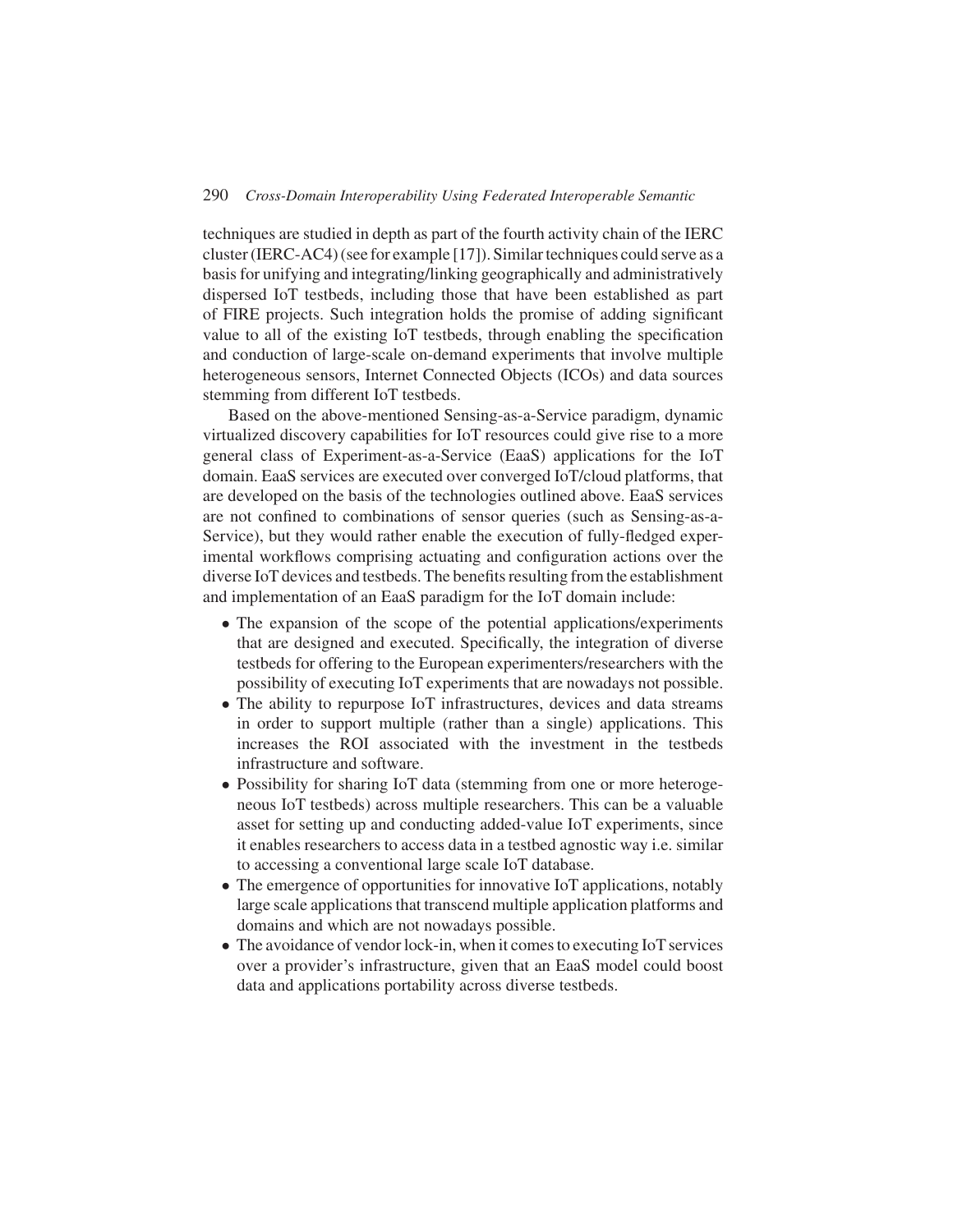Beyond the interconnection and interoperability of IoT and smart cities testbeds, semantic interoperability tools and techniques could also enable the wider interoperability of IoT platforms, which is a significant step towards a global IoT ecosystem.

## **10.2 Federated IoT Testbeds and Deployment of Experimental Facilities**

Addressing the need of IoT federated infrastructures and following the interoperability need and the use of semantics IoT/cloud Testbeds and applications the FIESTA project aim to be a globally unique infrastructure for integrated IoT experimentation based on the federation of multiple interoperable IoT testbeds. FIESTA targets the main objective for defining and implementing a Blueprint IoT Experimental Infrastructure that can offer services and tools for external applications and mainly for enabling the concept Experimentation as a Service "EaaS". FIESTA look at researching and establishing a novel blueprint infrastructure for IoT platforms/testbeds interoperability and EaaS (Experimentation-as-a-Service), which enables researchers, engineers and enterprises (including SMEs) to design and implement integrated IoT experiments/applications across diverse IoT platforms and testbeds, through a single entry point and based on a single set of credentials. The EaaS infrastructure facilitates experimenters/researchers to conduct large scale experiments that leverage data, information and services from multiple heterogeneous IoT testbeds, thereby enabling a whole new range of innovative applications and experiments.

FIESTA has implemented the testbed agnostic access to IoT datasets, providing tools and techniques enabling researchers to share and access IoTrelated datasets in a seamless testbed agnostic manner i.e. similar to accessing a large scale distributed database. This also has involved the use of linking diverse IoT datasets, based mainly on the linked sensor data concept. FIESTA has implemented tools and techniques for IoT Testbeds Interoperability and Portability by providing tools and techniques (semantic models, directory services, open middleware, tools) for virtualizing and federating geographically and administratively dispersed IoT platforms and testbeds. Special emphasis was done in the specification and implementation of common standardized APIs for accessing the underlying testbeds, thereby boosting the portability of IoT experiments. FIESTA has also research and implement the metacloud infrastructure along with accompanying tools (i.e. portal, development,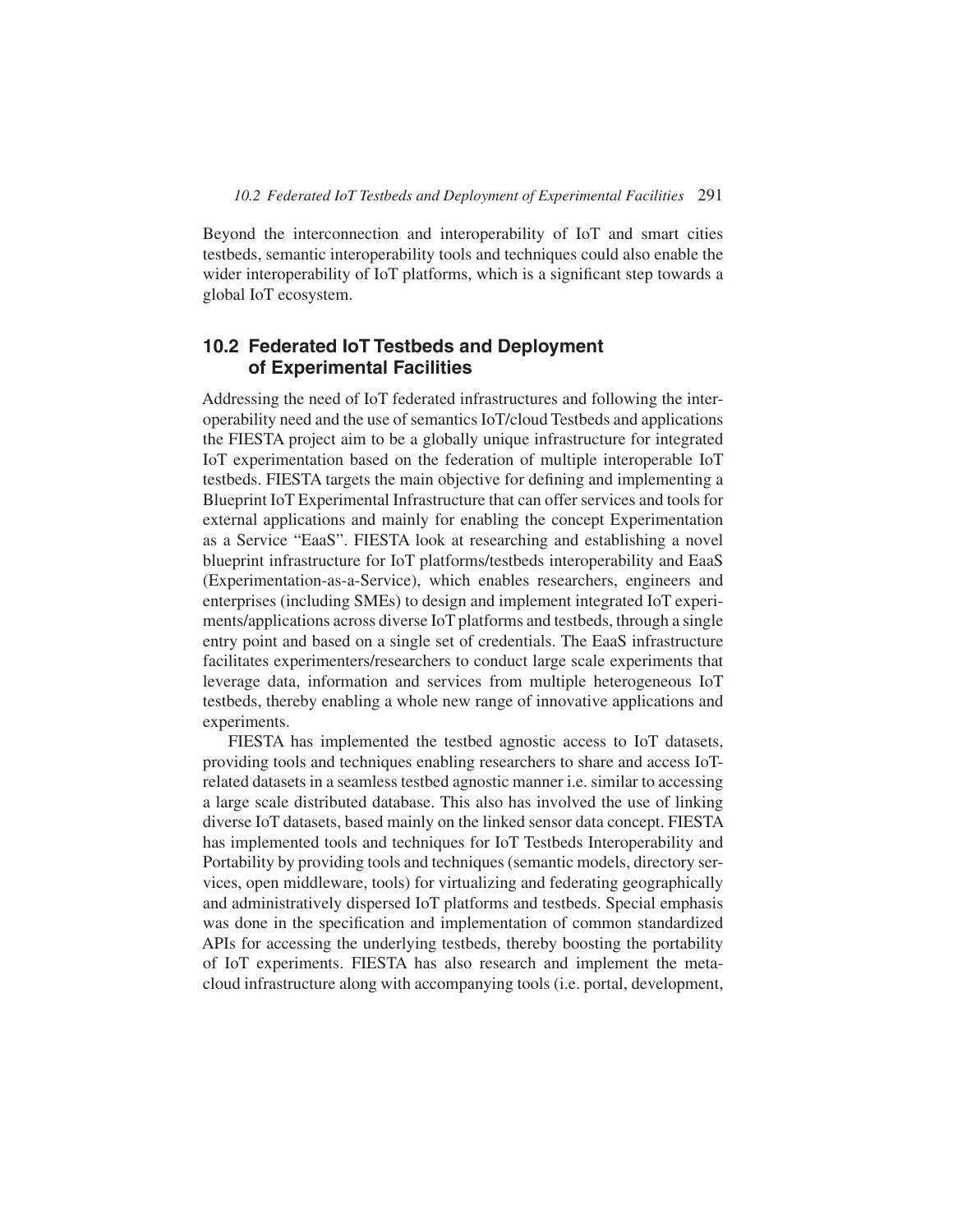workflow management, monitoring) facilitating the use of the EaaS infrastructure for the design, implementation, submission, monitoring and evaluation of IoT/cloud related experiments and related integrated applications.

FIESTA developed a global market confidence programme (as a Sustainability Vehicle) for enabling IoT platform/testbed providers and IoT solutions providers to test, validate and ensure the interoperability of their platforms/solutions against FIESTA standards and techniques. The programme includes a certification suite for compliance testing. As part of pursuing this objective, FIESTA ensures the development and realization of a clear sustainability path for the project's results. Furthermore, it defined ways for collaboration with other bodies and working groups, which are currently working (at EU level) towards the establishment of similar initiatives, such as the IoT forum. FIESTA is implemented in the way to be a blueprint experimental infrastructure for EaaS on the basis of the federation and virtualization of real-life IoT testbeds, but also on the basis of real-life experiments that have be designed, executed and evaluated over them. These span the areas of pollution monitoring, crisis management, crowdsensing as well as enterprise/commercial activities and emphasize portability and testbed agnostic access.

FIESTAimplemented a stakeholders engagement program to guarantee the expansion in terms of experiments and testbeds by meaning of the involvement of third parties towards a global IoT experimentation ecosystem). The FIESTA ecosystem is to attract and engage stakeholders beyond the project consortium as third parties through managing an open calls process, but also through the mobilization of (third-party) research communities with a strong interest in IoT. FIESTA permanently works towards the identification and generation of reference activities to elicit and document a range of best practices facilitating IoT platform providers and testbed owners/administrators to integrate their platform/testbed within FIESTA, along with best practices addressed to researchers, engineers and organizations wishing to use the FIESTA meta-cloud EaaS infrastructure for conducting innovative applications and experimentation.

In order to validate the global and federated character of the FIESTAinfrastructure, FIESTA has already established collaborations and liaisons with IoT partners in Asia (Korea) and USA. In particular, the consortium includes a Korean partner (KETI), that has also a established IoT collaborations with US organizations (thanks to the Inria's collaboration with the Silicon Valley as part of the Inria@Silicon Valley programme). Note that KETI's participation in the consortium has allowed the integration/federation of a testbed located in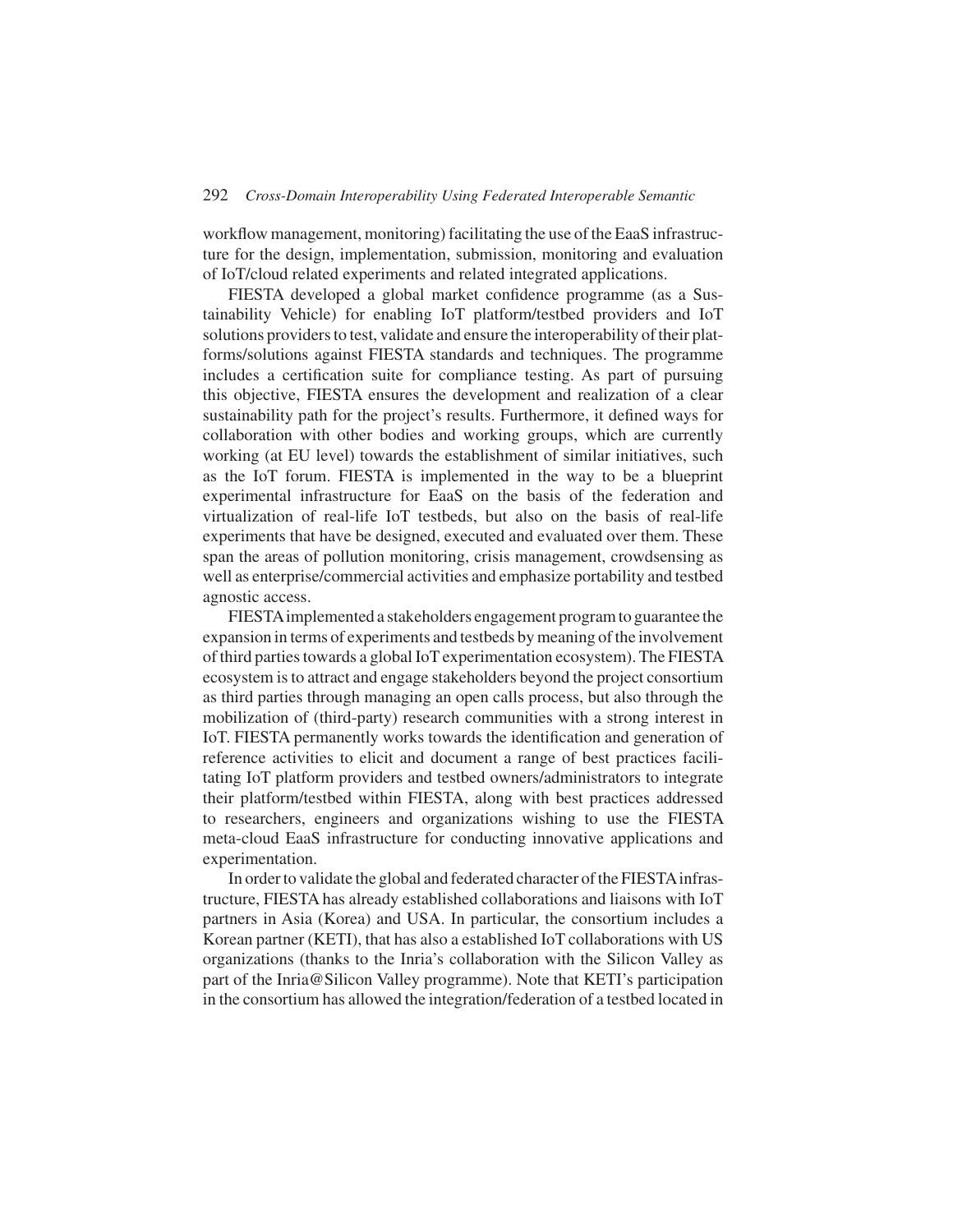Asia (i.e. KETI's testbed) to the FIESTAEaaS infrastructure.At the same time, the above-listed collaborations ensures the global dissemination and outreach of the project's results, while also broadening the scope of participation in the third-party selection processes of the project (i.e. open calls) on the basis of participants from Asia and USA.

FIESTA has allocated a significant share (31%) of its foreseen budget to the introduction of third-parties (through the open calls process), notably thirdparties that have started the undertaken and the conduction of new experiments and/or the blending/integration of new testbeds within the FIESTA infrastructure. Note that the stakeholders' community of the project also serves as a basis for validating the global market confidence programme of the project. The active engagement of the stakeholders in the project, but also in the thirdparties selection process are boosted by FIESTA partners already animating ecosystems of researchers and enterprises (i.e. SODERCAN, Com4innov), as well as from participants from non-EU countries (i.e. KETI from Korea). Links to participants from Asia and USA are also sought (through KETI and the Inria@Silicon Valley programme). The ultimate vision of FIESTA is to provide the basis of a global IoT experimentation ecosystem.

## **10.3 Cross-Domain Interoperability**

FIESTA project has opened new horizons in the development and deployment of IoT applications and experiments not only at a EU but also global scale, based on the interconnection and interoperability of diverse IoT platforms and testbeds FIESTA has created an ecosystem of IoT experimentation. To this end, FIESTA provides a blueprint experimental infrastructure, tools, techniques, processes and best practices enabling IoT testbed/platforms operators to interconnect their facilities in an interoperable way, while at the same time facilitating researchers and solution providers in designing and deploying large scale integrated applications (experiments) that transcend the (silo) boundaries of individual IoT platforms or testbeds. FIESTA enables researchers and experimenters to share and reuse data from diverse IoT testbeds in a seamless and flexible way that has open up new opportunities in the development and deployment of experiments and for exploiting data and capabilities from multiple testbeds. The blueprint experimental infrastructure provided by FIESTAincludes a middleware for semantic interoperability, tools for developing/deploying and managing interoperable applications, processes for ensuring the operation of interoperable applications, as well as best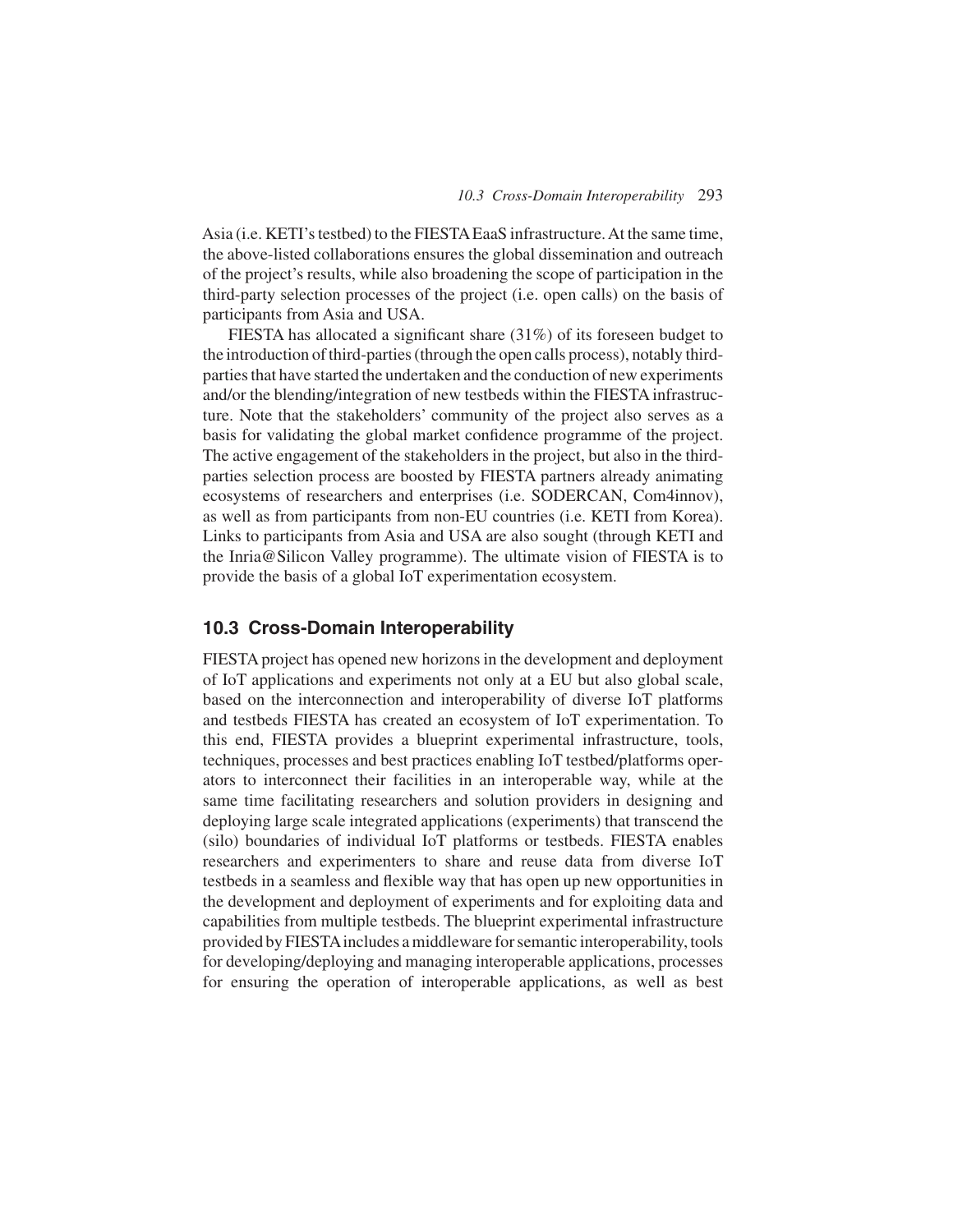practices for adapting existing IoT facilities to the FIESTA interoperability infrastructure.

The FIESTA infrastructure empowers the Experimentation-as-a-Service (EaaS) paradigm for IoT experiments, while also enables experimenters to use a single EaaS API (i.e. the FIESTA EaaS API) for executing experiments over multiple IoT federated testbeds in a testbed agnostic way i.e. like accessing a single large scale virtualized testbed. Experimenters are therefore able to learn easily how to connect with the EaaS API and accordingly use it to access data and resources from any of the underlying testbeds. To this end, the underlying interconnected testbed provides common standardized semantics and interfaces (i.e. FIESTA Testbed Interfaces) enables the FIESTA EaaS infrastructure to access their data, resources and other low-level capabilities (Figure 10.1). Note that the FIESTA EaaS infrastructure is accessible through a cloud computing infrastructure (conveniently called FIESTA meta-cloud), on the basis of a cloud-based on-demand paradigm.

FIESTA also includes a directory service (conveniently called FIESTA meta-directory), where sensors and IoT resources from multiple testbeds are registered. This directory enables the dynamic discovery and use of IoT resources (e.g., sensors, services) from all the interconnected testbeds. Overall, the project's experimental infrastructure provides to the European



**Figure 10.1** FIESTA interoperability model for heterogeneous IoT testbed experimentation.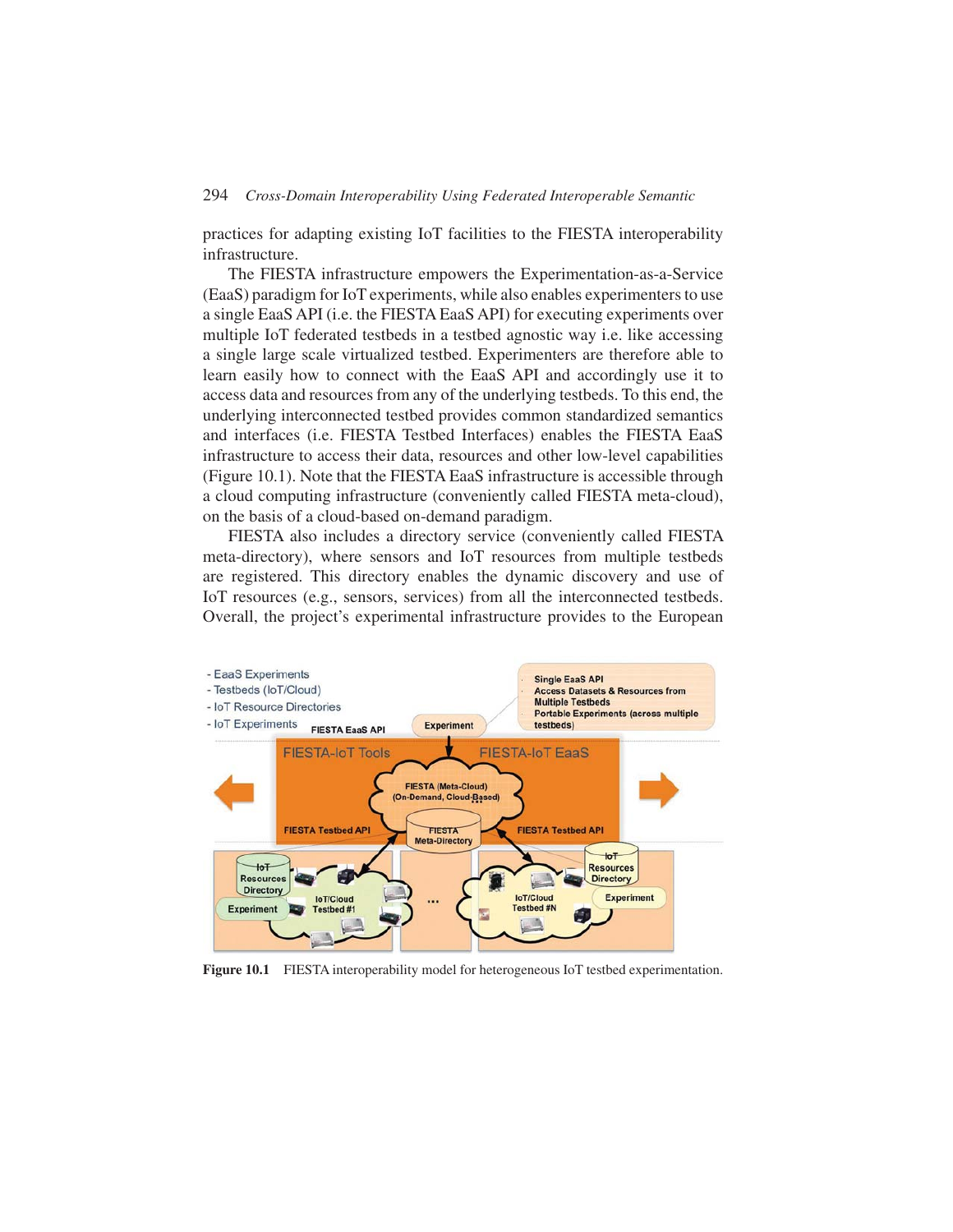experimenters in the IoT domain with the following unique capabilities (Figure 10.1):

- Access to and sharing of IoT datasets in a testbed-agnostic way. FIESTA provides researchers with tools for accessing IoT data resources (including Linked sensor data sets) independently of their source IoT platform/testbed.
- Execution of experiments across multiple IoT testbeds, based on a single API for submitting the experiment and a single set of credentials for the researcher.
- Portability of IoT experiments across different testbeds, through the provision of interoperable standards-based IoT/cloud interfaces over diverse IoT experimental facilities.

FIESTA technology leverages recent results on IoT semantic interoperability, notably results produced as part of the AC4 activity chain of the IERC, as well as within relevant projects in the IoT (e.g., FP7 OpenIoT) and FIRE (e.g., Fed4FIRE) areas. In particular, IoT projects offers the foundations of semantic interoperability at the IoT data and resources levels, while FIRE projects contribute readily available results in the area of reserving and managing resources across multiple testbeds. On the basis of these results, FIESTA research, design and deliver an open middleware infrastructure (i.e. semantics and APIs) for the virtualization and federation of IoT testbeds that enable sharing and access to a wide range of IoT-related datasets. FIESTA's infrastructure comprise semantic models enabling the virtualization, as well as middleware libraries facilitating the streaming and semantic annotation of IoT from the various testbeds in a single unified cloud infrastructure (FIESTA cloud). The FIESTAcloud therefore aggregates, manages and linked data from the various testbeds, while at the same time providing methods and tools that enables researchers to access them in a flexible and testbed-agnostic way. Therefore, the FIESTA cloud act as a meta-testbed, which integrates, linked and uses information sources from a variety of IoT/cloud testbeds.

FIESTA cloud enables European experimenters/researchers to design, implement, execute and evaluate IoT experiments based on data from various IoT testbeds all over Europe. To this end, FIESTA also offers a wide range of tools facilitating experimenters in the above tasks. These include: a) A portal infrastructure serving as a single entry point for setting up and submission of IoT experiments and the monitoring of their progress, b) Tools for designing and enacting experiments in terms of IoT/cloud services and workflows, c) Tools for sharing, linking and accessing datasets in a testbed agnostic way,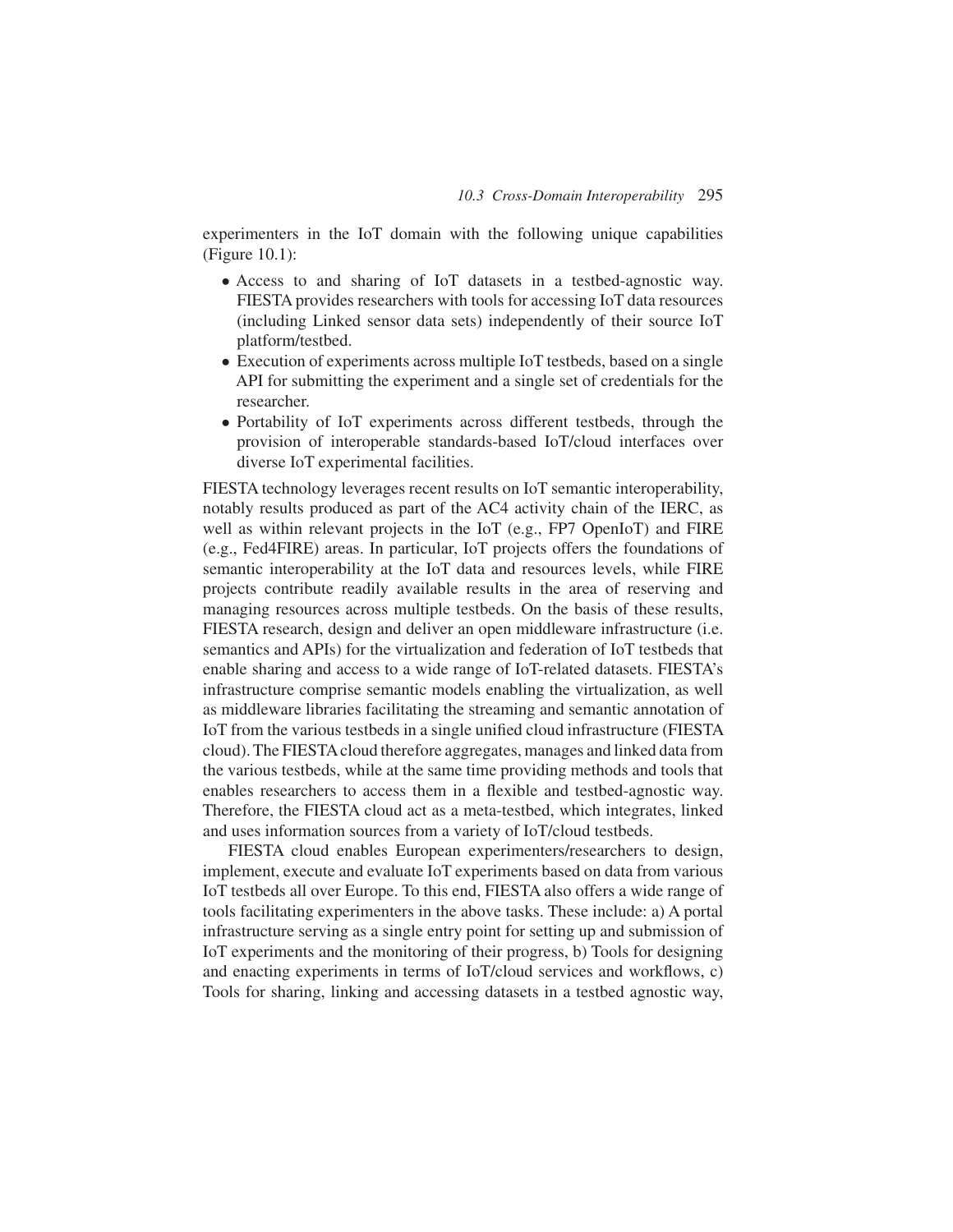d) Tools and techniques for monitoring and managing the FIESTA cloud, including monitoring of all the necessary aspects of the underlying testbeds and e) Tools and techniques for monitoring the status of experiments and collecting data for evaluating the experiments. These tools are an integral element of the project's Experiment-as-a-Service paradigm for the IoT domain.

FIESTA establishes, implement and support a global market confidence programme, on the basis of its blueprint infrastructures and processes, that encourages and facilitate stakeholders to comply with the FIESTA interoperability guidelines and accordingly to deploy large scale innovative interoperable IoT applications. The FIESTA global market confidence programme includes a certification/compliance suite enabling platform providers and solution providers to test and ensure the level of interoperability of their platforms and services. This programme is a main vehicle for the sustainability of the project's results, as well as for impact creation at a global scale. Note that the programme is used as a vehicle for the sustainability of the project's results. During its lifetime FIESTA boost and ensure the engagement and participation of multiple platforms providers within Europe (including both consortium members and third-parties) in the FIESTA global confidence programme. Based on this engagement, FIESTA ensures the proper design, implementation, validation and fine-tuning of the programme.

FIESTA integrates diverse IoT testbeds (three in EU and one in Korea), towards providing experimenters with the possibility of designing, implementing, executing and evaluating sophisticated IoT (EaaS based) experiments that are not possible nowadays. To this end, the project leverages recent advances and results associated with semantic interoperability for IoT applications towards federating multiple IoT testbeds. FIESTA specify the scope of the IoT platforms and testbeds integration, federation and interoperability in terms of the functionalities that should be supported, the business/research actors that have access to specific functionalities of the testbeds, their EaaS model, as well as type of experiments that are enabled. FIESTA attempts to cover all aspects of IoT testbeds integration, including technology aspects (i.e. the technologies needed), business aspects (including how to run the confidence programme and ensure the longer term sustainability of the FIESTA model), organization (e.g., the processes needed to deploy/operate interoperable platforms and applications), as well as innovation aspects.

FIESTA has been validated on the basis of the federation of four existing real-life diverse IoT testbeds (provided by partners UNICAN/SDR, UNIS, Com4Innov and KETI), which include prominent European FIRE testbeds (such as SmartSantander), as well as Korean testbed (accessible through partner KETI). FIESTA first federate these testbeds and accordingly with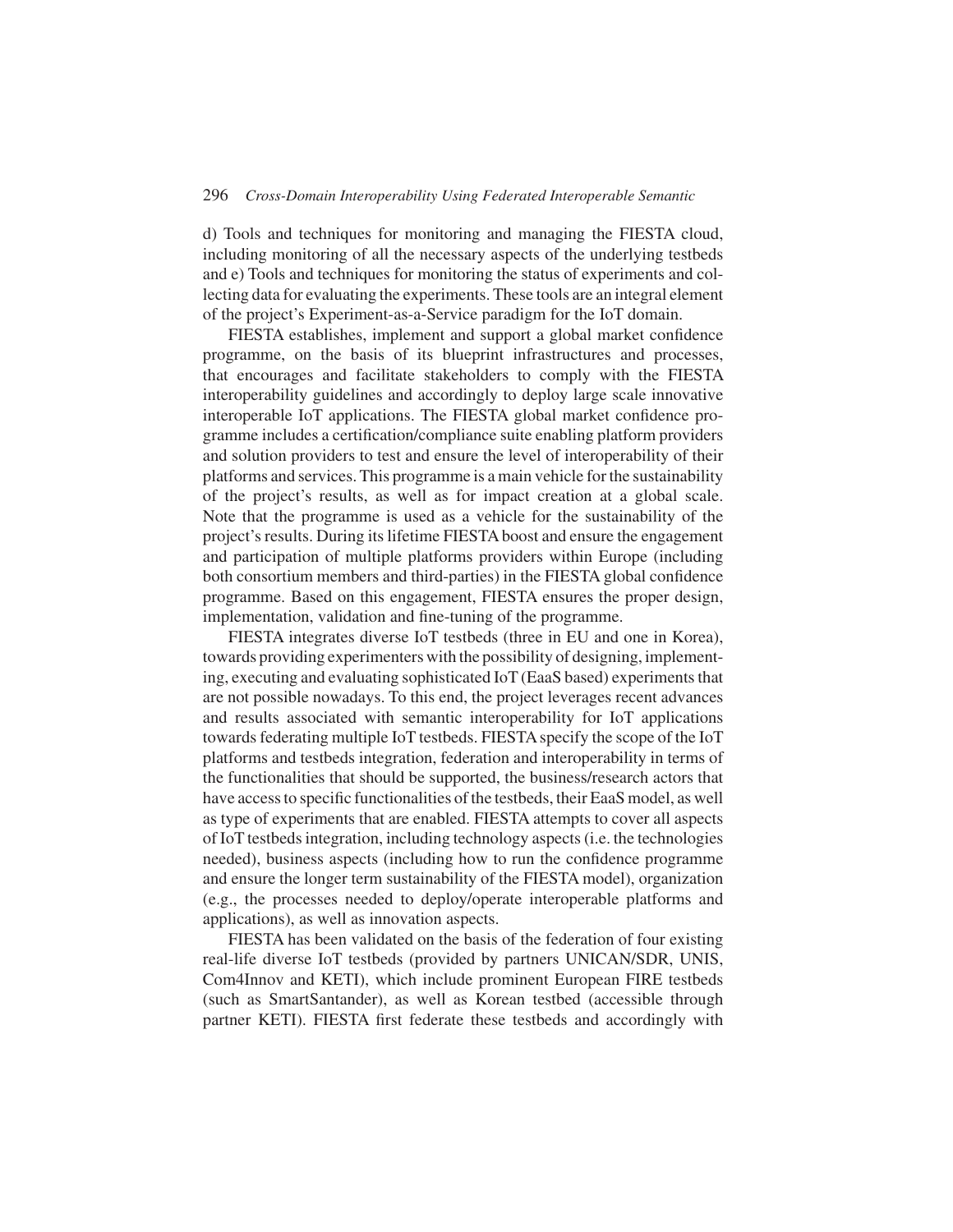testbed specifications validate the federated/virtualized infrastructure on the basis of a range of EaaS experiments covering both e-science and e-business purposes. The project's experiments (which are detailed in following paragraphs) unveil the unique capabilities of the FIESTA infrastructure in terms of testbed-agnostic data sharing, execution of experiments across multiple testbeds, as well as ensuring the portability of IoT experiments across different testbeds.

In order to accomplish its goals, the project issue, manage and exploit a range of open calls towards involving third-parties in the project. The objective of the involvement of third-parties is two-fold:

- To ensure the design and integration (within FIESTA) of more innovative experiments, through the involvement of additional partners in the project (including SMEs). The additional experiments focuses on demonstrating the added-value functionalities of the FIESTA experimental infrastructure.
- To expand the FIESTA experimental infrastructure on the basis of additional testbeds. In this case the new partners undertake to contribute additional testbeds and to demonstrate their blending and interoperability with other testbeds (already adapted to FIESTA). As part of this blending, the owners of these testbeds also engage with the project's global market confidence programme, which provide them with the means to auditing the interoperability and openness of their platforms.

The involvement of third-parties therefore play an instrumental role for the large scale validation of the FIESTA experimental infrastructure, but also for the take-up of the project's global market confidence programme on IoT interoperability. It is also a critical step to the gradual evaluation of FIESTA towards an infrastructure/ecosystem for global IoT experimentation, as shown in Figure 10.2.

Beyond the validation of the FIESTAinfrastructure on the basis of practical experiments and the integration of additional IoT testbeds, the project specify concrete best practices for the federation of testbeds (addressed to testbed owners/administrators) wishing to become part of the virtualized meta-cloud infrastructure of the project. Similar best practices are also produced for European researchers and enterprises (including SMEs) wishing to design and execute experiments over the FIESTA EaaS infrastructure. These best practices have been disseminated as widely as possible, as part of the project's efforts to achieve EU-wide/global outreach. The attraction and engagement of researchers and enterprises in the use of the FIESTA EaaS infrastructure is another vehicle for the sustainability and wider use of the project's results,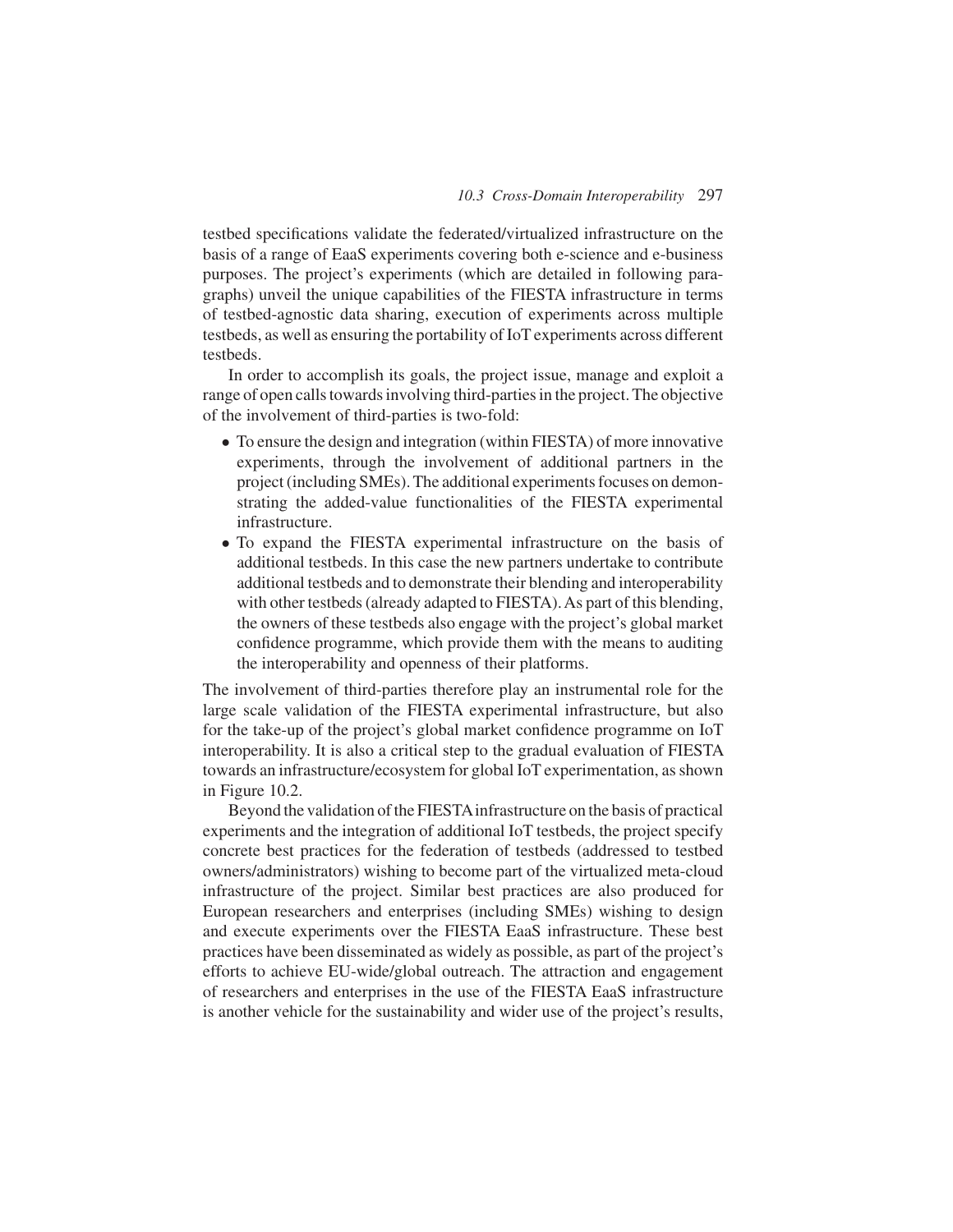

298 *Cross-Domain Interoperability Using Federated Interoperable Semantic*

**Figure 10.2** FIESTA evolution towards an ecosystem for global IoT experimentation.

which complement the global market confidence programme outlined above. This is overall in-line with the vision of establishing a global ecosystem for IoT experimentation (as already shown in Figure 10.2)

## **10.4 Experimentation as a Service**

The FIESTA overall approach comprises a range of research activities that aims at setting up and validating the FIESTA EaaS model and associated blueprint experimental infrastructure, as well as a range of exploitation and sustainability activities that deals with the design and activation of the project's global market confidence project on IoT interoperability. A set of demonstration activities have been carried out in order to showcase the capabilities of the FIESTA infrastructure on the basis of the design and execution of novel experiments.

The FIESTA project's methodology towards researching and providing the FIESTA Experimentation as a Service (EaaS) paradigm, involves the following groups of activities, and the details are further analysed in following paragraphs: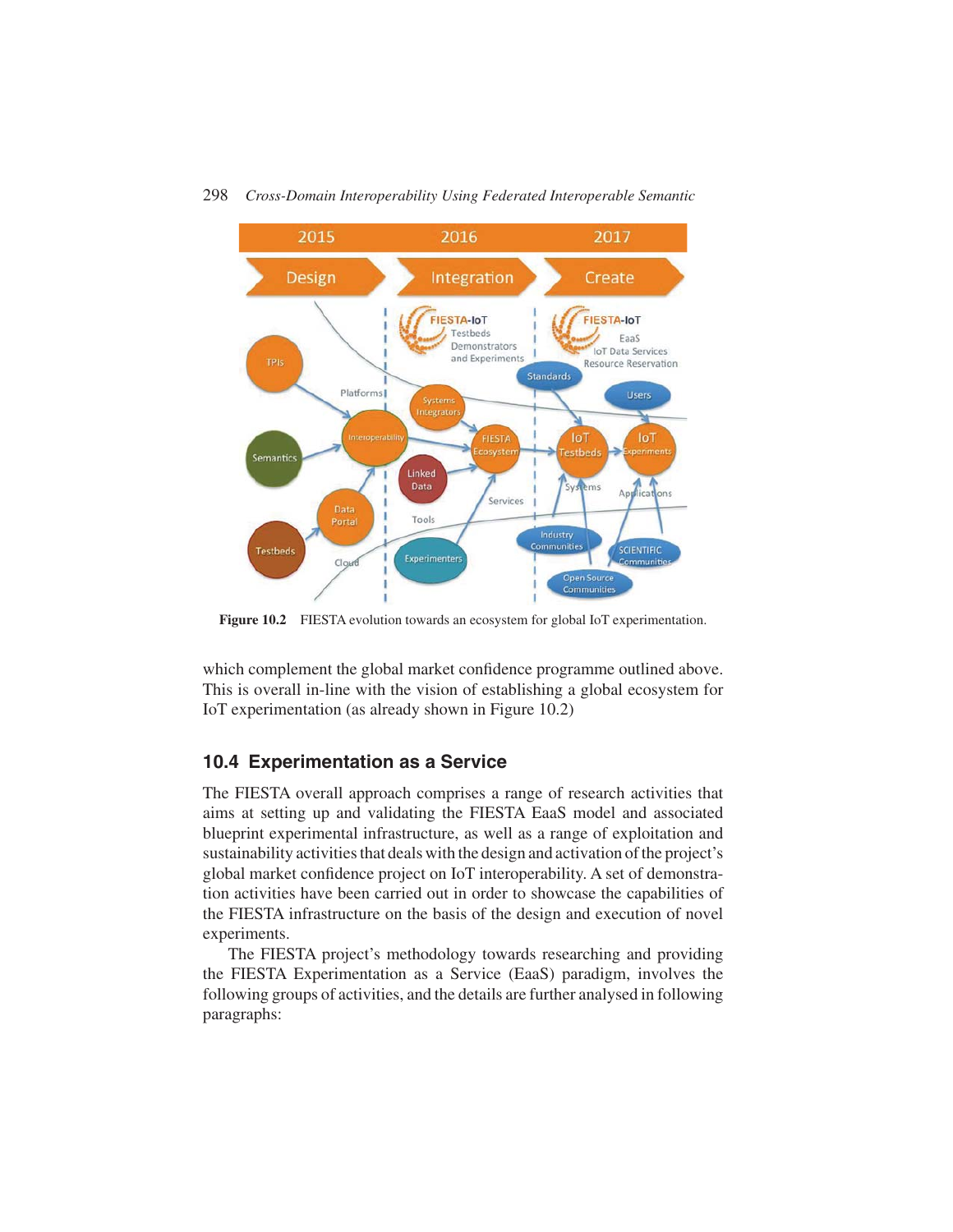- Analysing requirements for EaaS experimentation in the IoT domain, and specifying the detailed technical architecture of the FIESTA experimental (meta-cloud) infrastructure, including its (meta) directory of IoT resources.
- Research towards virtualizing access to the individual testbeds and their resources. This includes the provision of common standards-based interfaces and APIs (i.e. FIESTA Testbed APIs) for accessing datasets and resources in the various testbeds, according to common semantic models (ontologies).
- Research towards creating the FIESTA meta-cloud EaaS infrastructure, which enables experimenters to access data and resources from any of the underlying testbeds in a testbed agnostic way i.e. similar to accessing a single large scale virtualized testbed.

**FIESTAEngineering Requirements**: The FIESTAengineering requirements activities have produced the requirements associated with testbed-agnostic experimentation, as well as with the EaaS model to designing and conducting IoT experiments. They were planned early in the project's work plan and have produced the interoperability requirements and more, based on a variety of modalities for collecting and analysing requirements, including analysis of state-of-the-art, contact with stakeholders (including researchers and experimenters), analysis of the various IoT testbeds etc.

**FIESTA Architecture and Technical Specifications**: The FIESTA requirements have been taken into account towards producing detailed technical specifications for the EaaS model. Furthermore, a technical architecture have been established, specifying the FIESTA (meta-cloud) EaaS infrastructure, its tools, the meta-directory of IoT resources, as well as the interfaces of the above-listed components to individual FIESTA platforms and testbeds. The architecture drives the organization and integration of research tasks associated with the individual components of the FIESTA solution.

**FIESTA Research on semantic interoperability for IoT (data and resources)**: The project's methodology includes a dedicated set of activities that aim at realizing IoT platforms/testbeds semantic interoperability at both the data and resources levels. To this end, FIESTA selects and extends the ontologies that provide the common semantics of the FIESTA interoperable infrastructure, while also working on the federation and linking of the heterogeneous data streams. As a result of the research, a set of blueprint middleware libraries enabling each testbed to adapt its data and resources to the common produced semantics.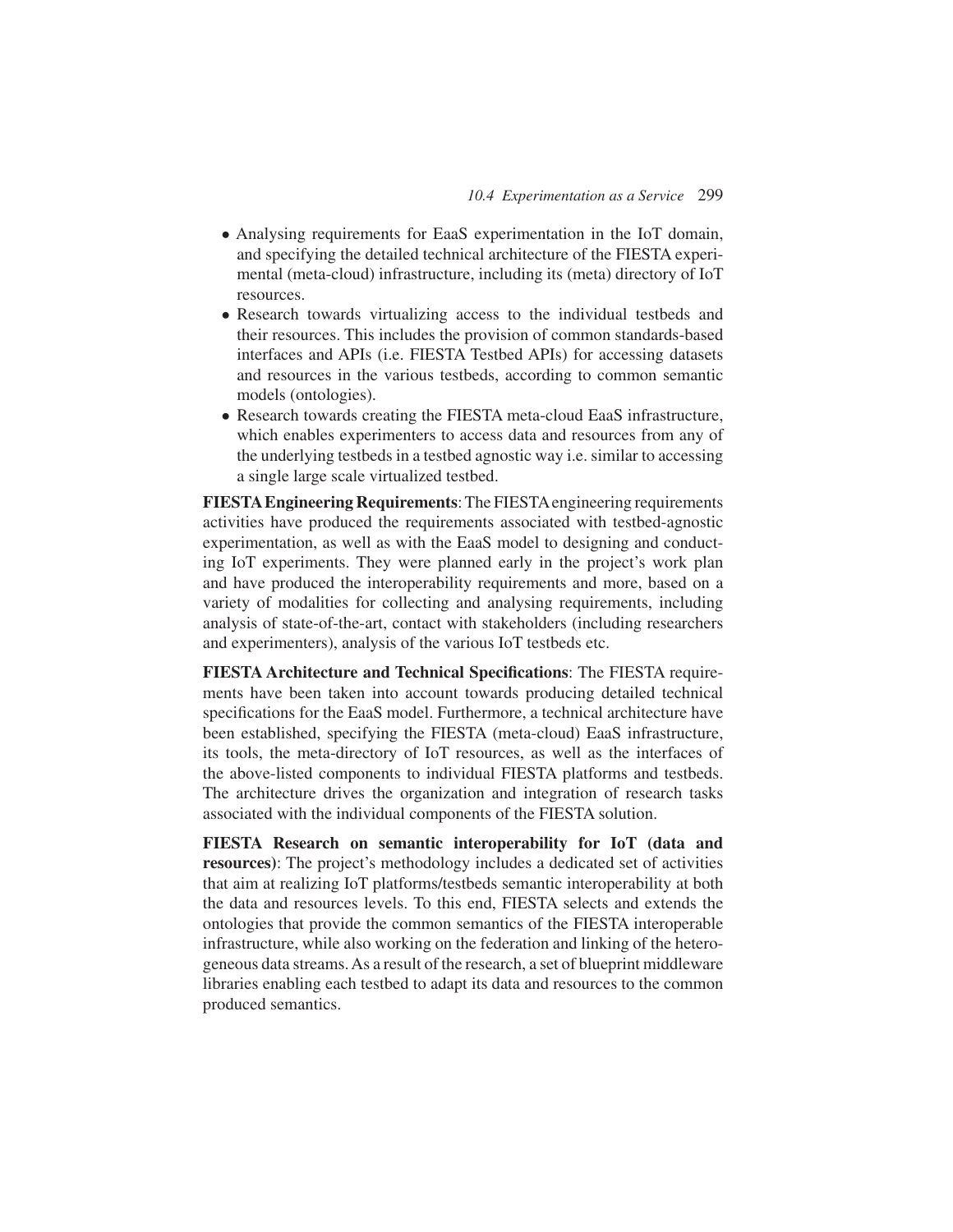

300 *Cross-Domain Interoperability Using Federated Interoperable Semantic*

**Figure 10.3** FIESTA EaaS experimental infrastructure overview.

**FIESTA Research on virtualized access to IoT/cloud infrastructures**: In addition to developing the models that ensures the common semantics of resources and data across various testbeds, FIESTA project have provided a set of standards-based portable interfaces for accessing the various IoT/cloud infrastructures. The interfaces ensure that the FIESTA infrastructure can be seamlessly expanded on the basis of additional platforms/testbeds that support the specified standards-based interfaces.

FIESTA is in-line with the directions identified and prioritized as part of recent FIRE roadmaps in the areas of IoT and its convergence with cloud computing and smart city applications. FIESTA project addresses the challenges identified in recent support actions (e.g., the AmpliFIRE Support Action) for the FIRE domain. Figure 10.3 illustrates the main elements of the FIESTA EaaS infrastructure, which are further analysed in later paragraphs.

## **10.5 IoT Data Marketplace**

FIESTA tools and techniques for accessing data in a testbed agnostic way defines a number of tools enabling submission of experiments, testbed agnostic access to (shared) data, as well as authentication and authorization of the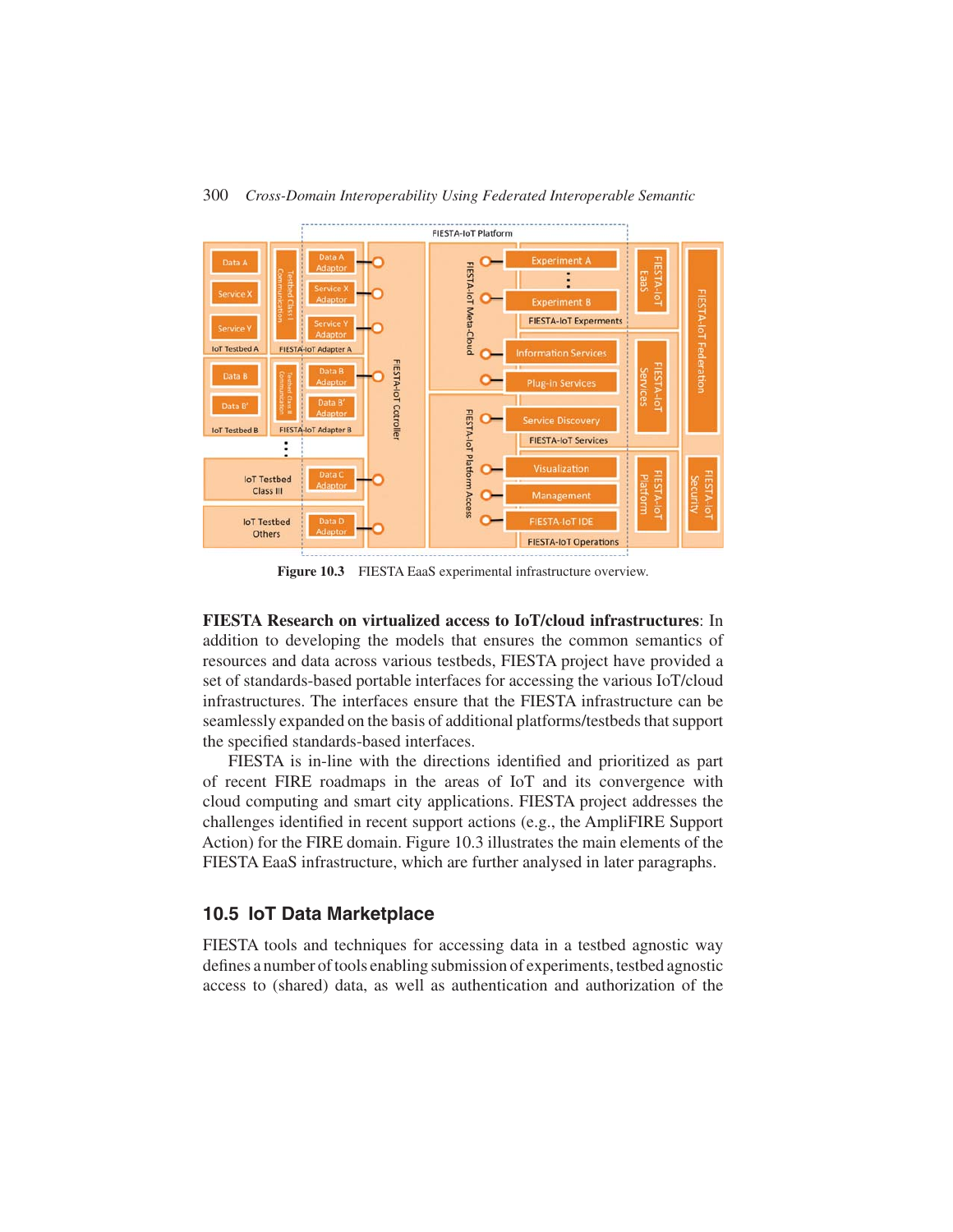users are implemented and make available over the FIESTA meta-cloud infrastructure. FIESTA meta-cloud infrastructure has provided a meta-cloud infrastructure enabling access to data and resources from a wide range of underlying testbeds. This infrastructure leverages the semantics and interfaces that make FIESTA meta-cloud to serve as single entry point of the EaaS infrastructure. It also includes a (meta) directory service, which enables dynamic discovery and dynamic access to resources from any of the underlying virtualized testbeds.

The project's demonstration activities are focused on validating and demonstrating the FIESTA IoT Data Marketplace on the basis of three experiments that are designed and executed by project partners, but also based on several experiments that are executed by third-parties to be selected based on open calls processes. FIESTA demonstration of IoT Data Marketplace in a way of innovative experiments on Testbed agnostic data access and by sharing that data as a means of validating the FIESTA infrastructure is generated by using a number of innovative experiments over the FIESTA infrastructure that is being developed and demonstrated by the end of the project duration.

The focus on the IoT Data Marketplace is in three fold: a) Access to data and services from multiple IoT testbeds, b) Experiments portability across testbeds (i.e. provided that testbeds provide the sensors and/or resources needed to execute the experiment and c) Dynamic discovery of sensors and resources across multiple testbeds. A great deal of the demonstration activities is also based on new experiments to be introduced as part of the Open Calls processes of the project.

## **10.6 FIESTA Platform Services and Tools**

FIESTA intends to become a first of a kind experimental infrastructure, which provides researchers with the capabilities of accessing data and services from multiple IoT testbeds in a seamless and testbed agnostic way. This enables researchers to design and enact more sophisticated and more innovative experiments, as part of their projects and product development processes. The realization of the FIESTA vision requires significant scientific and technological advancements in the areas of semantic interoperability of IoT testbeds, the linking of related IoT data streams, the development of IoT architectures suitable for federating multiple (cloud-based) testbeds, the provision of standards-based interfaces for accessing the various IoT/cloud testbeds, as well as the development of an on-demand EaaS model to executing experiments. The scientific and technological objectives of the project are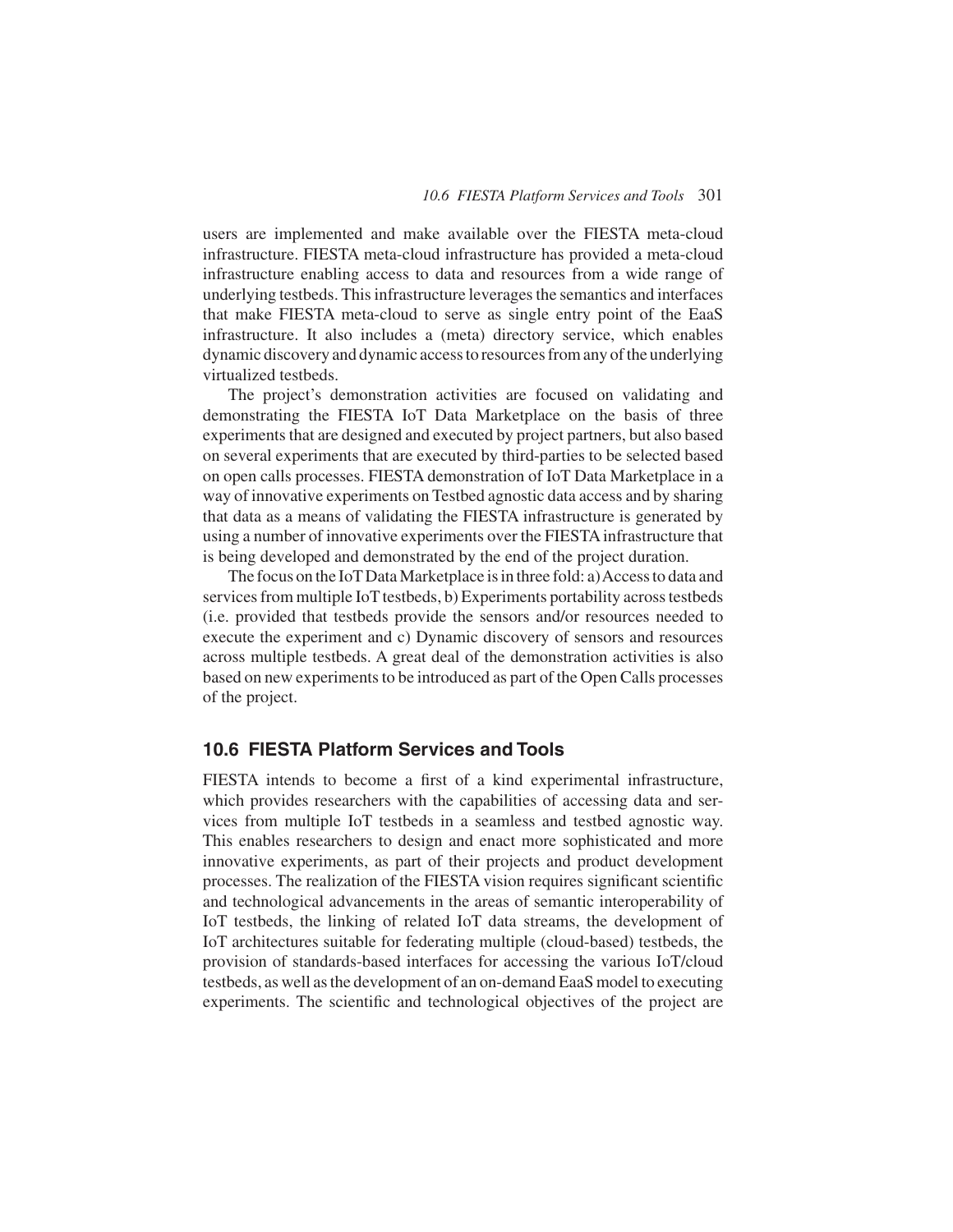ground breaking since this allow researchers to experiment with data sets that stem for administratively and geographically dispersed testbeds, while at the same time ensuring the portability of the experiments across testbeds with similar/analogous capabilities. These advancements represent the scientific and technological ambition of the project. At the same time, the project has ambitious objectives associated with the sustainability and market takeup of the project's results, based on the establishment of the global market confidence programme for IoT interoperability. These ambitious targets are presented in the following paragraphs.

## **10.6.1 FIESTA Approach on Global Market Confidence Programme on Interoperability Service**

A global market confidence programme on IoT interoperability has been designed as a vehicle for the sustainability of the project's results, but also as a means of offering these results in a structured way to many experimenters (i.e. individuals researchers and enterprises (including SMEs)). FIESTA operate the global market confidence programme on IoT interoperability, towards boosting the sustainability of the project's results, as well as towards using semantic interoperability as a vehicle for alleviating vendor lock-in and the related fragmentation of the IoT market.

The programme is designed to be validated on the basis of the auditing and certification of several IoT platforms for their interoperability against FIESTA standards and guidelines. IoT platforms/testbeds are contributed by project partners (based also on their background projects), but also by new participants joining the project following open calls processes.

The methodology of the project includes activities that aim at attracting stakeholders in the adoption and use of the project's results, based on the global market confidence programme of stakeholders. FIESTA caters for the support of these stakeholders, through providing focused training and consulting, relevant to the project's interoperability programme.

In addition to opportunities derived from the global market confidence programme on IoT interoperability, the FIESTA project conducts a wide range of dissemination and communication activities aiming at supporting the exploitation strategy and goals of the project. Likewise, all partners that are involved in exploiting the project in line with their business and research strategies, also, a set of created business plans in relation to the FIESTA exploitable products and services.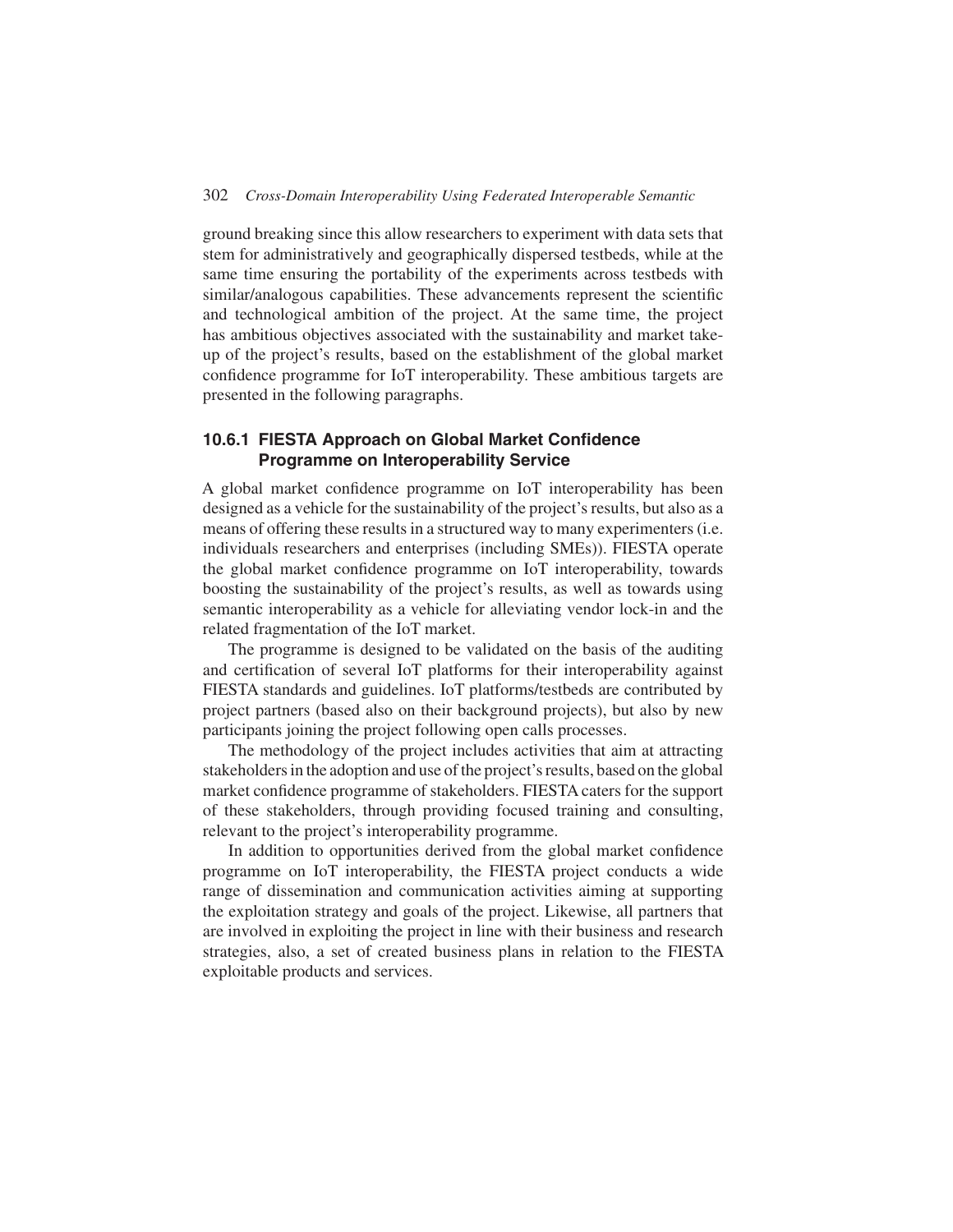## **10.6.2 FIESTA Approach on Linking and Reasoning over IoT Data Streams Services**

FIESTA's work on semantic interoperability of data streams is to ensure the accessibility of heterogeneous input streams in a uniform format, as well as the ability to support/implement a uniform access paradigm to these data. In addition to alleviating the complexity of the data access process, this interoperability also empower large-scale reasoning over the multiple diverse data streams, towards linking related data streams and enabling large scale experiments, as well as experiments with richer functionality.

The most promising approach towards linking data streams is the use of Linked Open Data (LOD) standards [30] along with semantic annotations and uniform access with RESTful services (REST: REpresentational State Transfer) down to the physical sensor level. Linked Data ensures a uniform data model based on an underlying graph-based/network model (vs. a traditional relational model) capable of representing arbitrary information models in an intuitive and straightforward way. Linked Data models are used already in many domains, such as the Web, enterprise information systems, e-government (e.g., http://data.gov.uk), social networks (e.g., W3C Semantic Interoperability of Online Communities (SIOC) standard), sensors data (W3C Semantic Sensor Networks Incubator Group (SSN-XG), http://www.w3.org/2005/Incubator/ssn/), etc. with a trajectory of massive further growth. Uniform access in a RESTful way using Linked Data originated from Web-based information systems and has become the standard on Web-based systems and for accessing social media, e.g., Twitter REST API (https://dev.twitter.com/docs/api), as well as for many enterprise service solutions. Recently, also the IoT world has committed to RESTful access through the on-going standardization of the COnstrained Application Protocol (COAP, https://datatracker.ietf.org/doc/draft-ietf-core-coap/) and Constrained RESTful Environments (CORE, http://datatracker.ietf.org/wg/core/charter/) by the IETF. A complete stack for Linked Data based on these abstractions has bee developed by the FP7 project SPITFIRE (Semantic Service Provisioning for the Internet of Things, http://www.spitfire-project.org/).

Dynamic cost models and support for scalable and efficient processing are missing [60] as are query approximation and relaxation techniques for "close matches" [32]. Stream query processors for Linked Streams can already provide reasoning support up the level of expressivity of SPARQL (http://www.w3.org/TR/rdf-sparql-query/). The most relevant systems are CQELS, C-SPARQL [10], and EP-SPARQL [3] among a number of research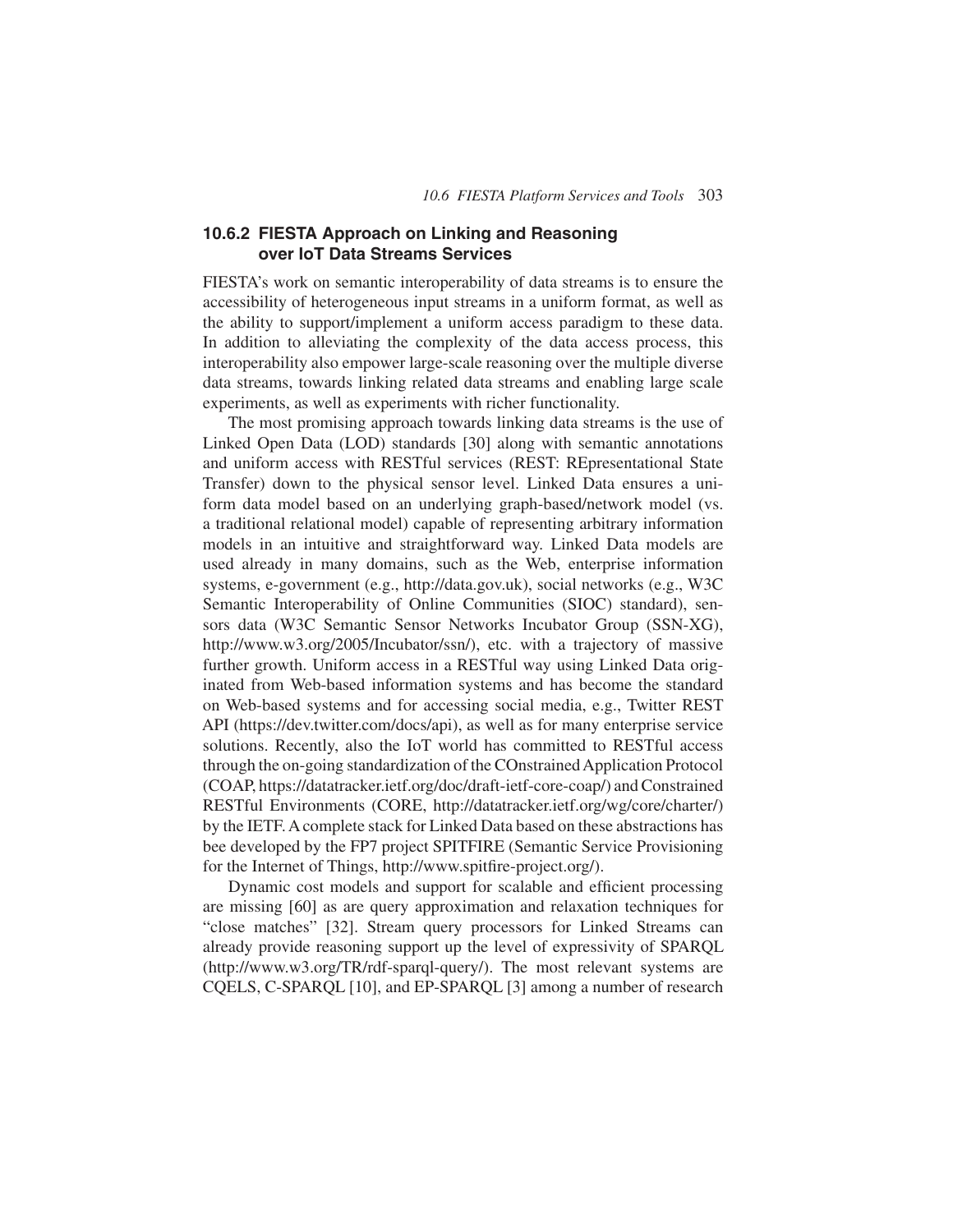prototypes (e.g., Sparkwave, which, however, does not have comprehensive performance evaluation results available, thus not making it comparable to the above 3 systems). These systems all share the same approach of utilizing SPARQL-like specification of continuously processed queries for streaming RDF data. If more complex reasoning is required, other approaches like nonmonotonic logic programming are required. Stream processing engines which augment stream reasoning through this kind of approach are still limited, but include those such as the use of Prova [36, 59] and Streaming IRIS [37]. Although based on logic programming, these approaches do not gain the inherent benefits of Answer Set Programming (ASP) syntax and semantics in terms of expressivity. In terms of performance, Prova is more concerned about how much background (static) knowledge can be pushed into the system, while Streaming IRIS does not test complex reasoning tasks. To the best of the consortium's knowledge, the work by Do [21] is probably the only other current stream reasoning approach for the Semantic Web that utilizes ASP. Although the work is quite recent, their approach is still much more prototypical. More importantly, this approach does not pertain to continuous and window-based reasoning over stream data.

## **10.6.3 FIESTA Approach on Federating IoT Stream Data Management Services**

As we are heading towards a world of billions of things [26], IoT devices are expected to generate enormous amount of (dynamically distributed) data streams, which can no longer be processed in real-time by the traditional centralized solutions. Thus, IoT needs a distributed data management infrastructure to deal with heterogeneous data stream sources which autonomously generates data at high rates [9]. An early system designed to envision a world wide sensor web [11] is IrisNet, which supports distributed XML processing over a worldwide collection of multimedia sensor nodes, and addresses a number of fault-tolerance and resource-sharing issues. A long the same line, HiFi [24] also supports integrated push-based and pull-based queries over a hierarchy where the leaves are the sensor feeds and the internal nodes are arbitrary fusion, aggregator, or cleaning operators. A series of complementary database approaches aimed to provide low-latency continuous processing of data streams on a distributed infrastructure. The Aurora/Medusa [13], Borealis [1], and TelegraphCQ [12], StreamGlobe [53], StreamCloud [27] are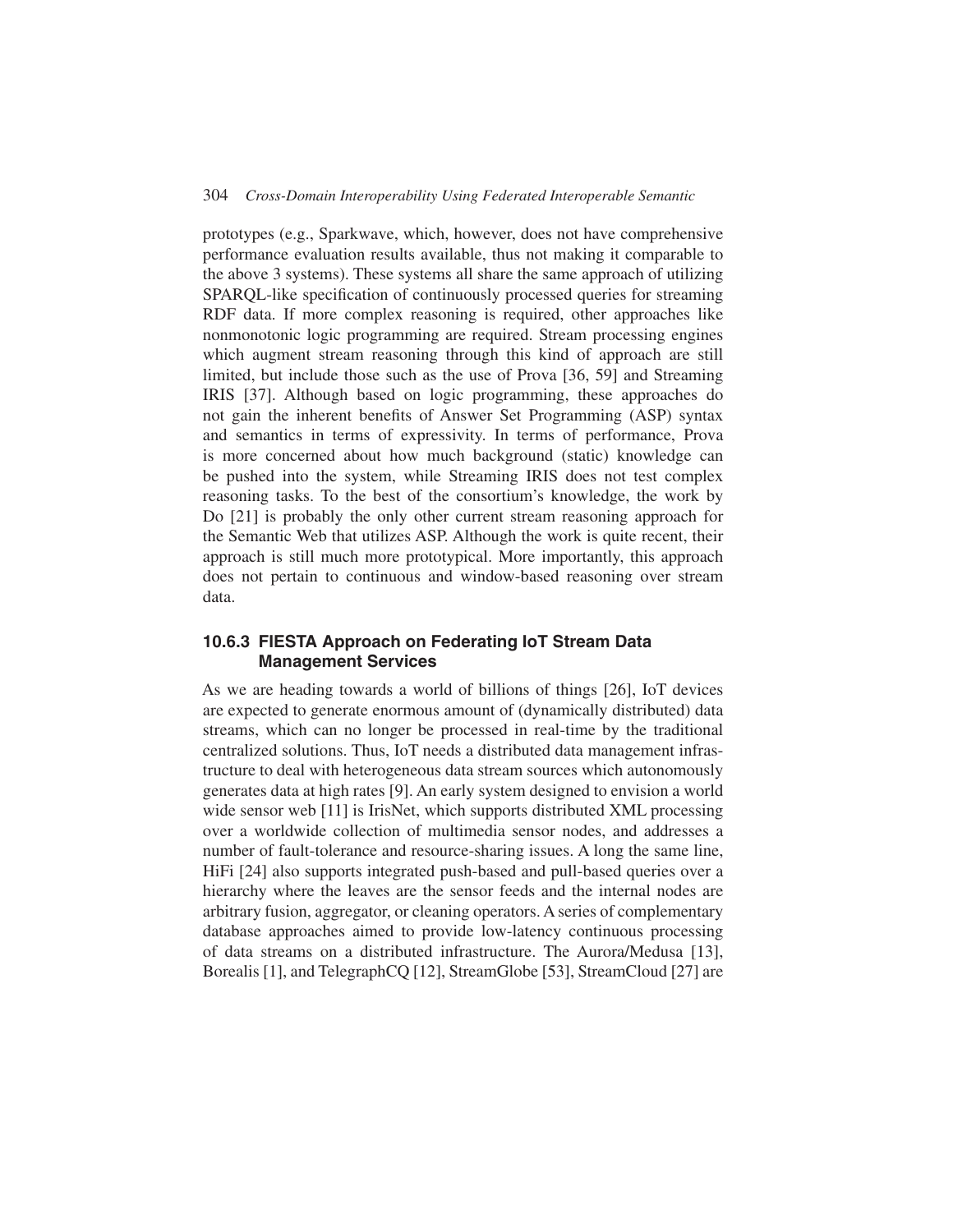well-known examples of this kind. These engines provide sophisticated faulttolerance, load-management, revision-processing, and federated-operation features for distributed data streams. A significant portion of the stream processing research merit of these systems has already made its way from university prototypes into industry products such as TIBCO StreamBase, IBM Stream InfoSphere, Microsoft Streamlight. However, such commercial products are out of reach of most IoT stream applications and there have not been any comprehensive evaluation in terms of cost effectiveness, performance and scalability. Due to this reason, there have emerged open source stream processing platforms from Apache Storm [54], S4 [55] and Spark [56] which were primarily built for some ad-hoc applications: Twitter, Yahoo!. While these platforms aim to support elasticity and fault-tolerance, they only offer simple generic stream processing primitives that require significant effort to build scalable stream-based applications.

The above systems provide steps in the right direction for managing IoT data streams in distributed settings. However, they have several federation restrictions in terms of systems of systems and system data organization. For system organization, most of distributed stream processing engines are extended from a centralized stream-processing engine to distributed system architectures. Thus, in order to enable the federation among stream processing sites, they have to follow strictly predefined configurations. However, in IoT settings, heterogeneous data stream sources are provided by autonomous infrastructures operated on different independent entities, which usually do not have any prior knowledge about federation requirements. In particular, a useful continuous federated query might need to compare or combine data from many heterogeneous data stream sources maintained by independent entities. For example, a tourist guide application might need to combine different data stream relevant to the GPS location of users, e.g., weather, bus, train location, flight updates, tourist events. Also, they might then correlate these streams with similar information from other users who have social relationships with the user via social networks such as Twitter, Facebook and also with back ground information like OpenStreetMap,Wikipedia. In such examples, stream data providers did not only agree how their systems are used to process those federated queries but also they did not agree on data schema/format to make data able to be queried for the federated query processing engine. Note however that the need of having uniform and predefined data schema and formats poses various difficulties for query federation on IoT applications using heterogeneous stream data sources.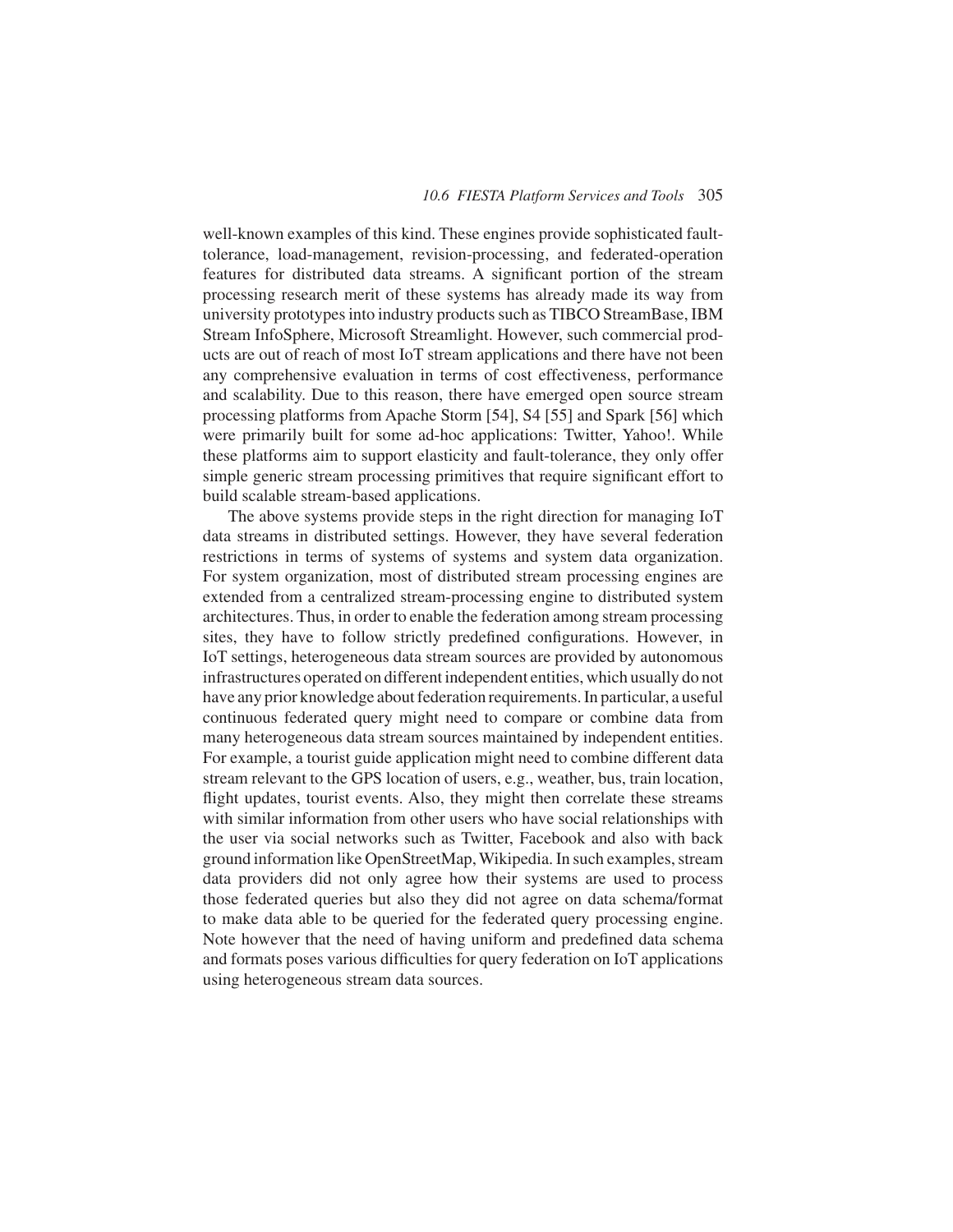In FIESTA the lack of standards has been studied as the major difficulty leading to restrictions, and the wide (and changing) variety of application requirements. Existing IoT Stream processing engines vary widely in data and query models, APIs, functionality, and optimization capabilities. This has led to some federated queries that can be executed on several IoT stream providers based on their application needs. Semantic Web addresses many of the technical challenges of enabling interoperability among data from different sources. Likewise, Linked Stream Data enables information exchange among stream processing entities, i.e., stream providers, stream-processing engines, stream consumer with computer-processable meaning (semantics) of IoT stream data. There have been a lot of efforts towards building stand-alone stream processing engine for Linked Stream Data such as C-SPARQL 10], SPARQLstream [10], EP-SPARQL, 6]. The data and query-processing model of Linked Stream data has been standard by W3C [46]. However, there are only few on-going efforts of building scalable Linked Stream Data processing engines for the cloud like Storm and S4 respectively, i.e., CQELS Cloud [31]. None of them supports federation among different/autonomous stream data providers.

## **10.6.4 FIESTA Approach on Semantic Interoperability for IoT/Cloud Data Streams Tools**

The FIESTA EaaS approach to IoT experimentation is based on the semantic interoperability of diverse platforms. To this end the project exploits and extends recent developments in the area of semantic interoperability of IoT data streams. In the general area of data stream management for IoT, the landscape is divided between two major approaches for data stream processing [7, 48]: (i) in-network processing, which is close in essence to theWireless Sensors and Actuators Networks (WSANs) work (peer-to-peer communication), and (ii) cloud-based processing, related to big data approaches (centralized client-server communication, where the cloud can be considered as an elastic server). With regard to (i), Data Stream Management Systems (DSMS) for WSANs may be classified into three broad families as follows:

• **Relational DSMSs** [2, 40] extend the relational model by adding concepts necessary to handle data streams and persistent queries, together with the stream-oriented version of the relational operators (selection, projection, union, etc.). State of the art DSMSs primarily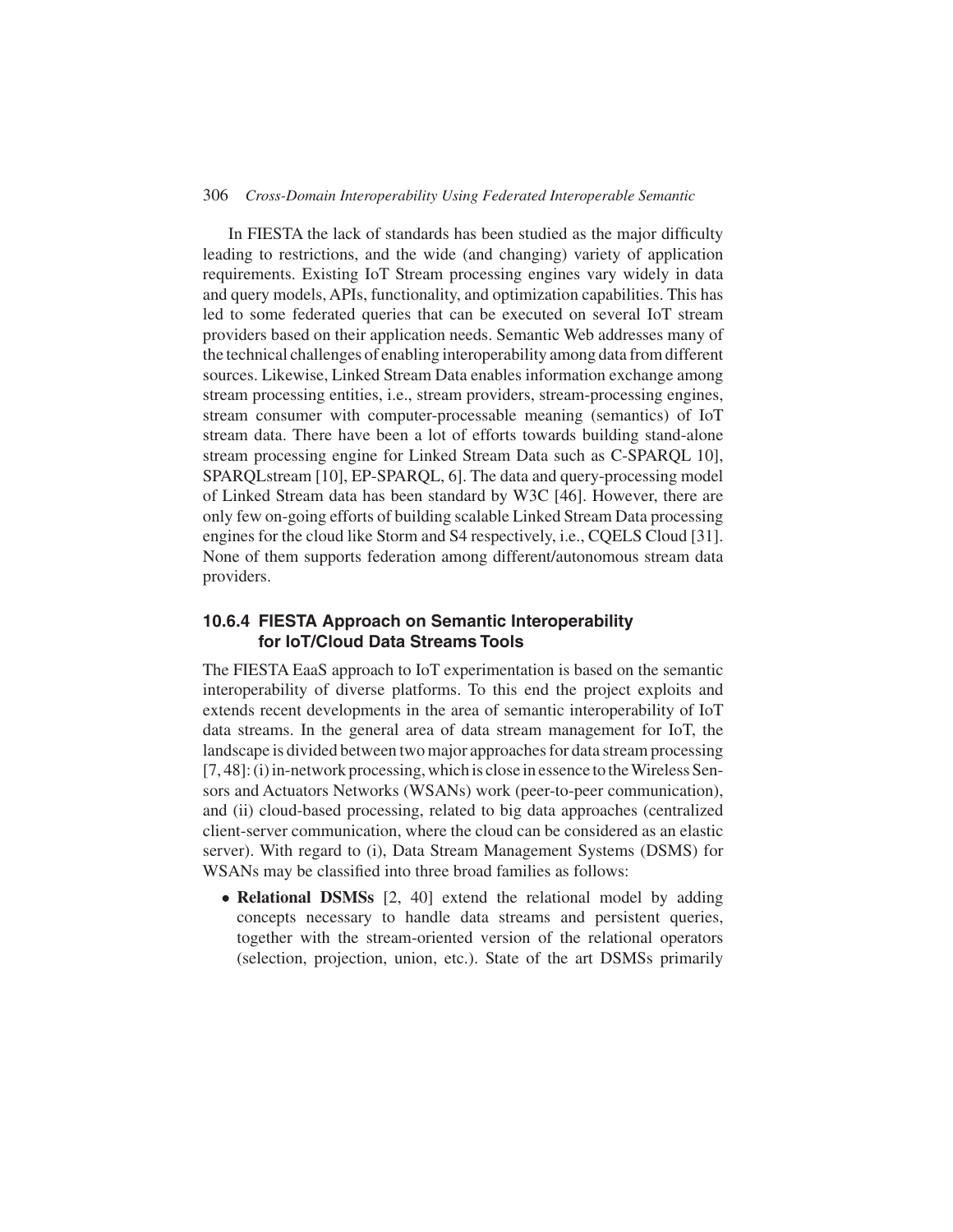differ with respect to: the expressiveness of the query language, the associated algebra, and the assumptions made about the underlying networking architecture. More specialized proposals [20] deal with issues as diverse as blocking and non-blocking operators, windows, stream approximation, and optimizations.

- **Macroprogramming-based DSMS** [42] are oriented toward the development of applications over WSANs, as opposed to the expression of data queries over the network. The macroprograms are typically specified using a domain-specific language, and are compiled into microprograms to be run on the networked nodes, hence easing the developer's tasks who has no longer to bother with the decomposition and further distribution of the macroprograms.
- **Service-oriented DSMSs** [38] aim at integrating with classical serviceoriented architectures, thereby allowing to exploit the functionalities of the infrastructure (interaction and discovery protocols, registries, service composition based on orchestration or choreography, security infrastructure, etc.).

Cloud-based approaches, on the other hand, rely on the cloud infrastructure to collect, process and store the data acquired from the environment. In contrast to DSMSs for WSANs, cloud computing offers a simple way to perform easily a wide range of heavy computations and to deal with ultra-large streams at ultra-large scales [41, 52]. These characteristics make the cloud an interesting solution for the IoT, given the expected scale. The convergence between the cloud and the IoT, referred as "Cloud of Things", is relatively recent [52] and is pioneered by emerging approaches such as Sensor Clouds [63], IoT platforms [35] and Sensing-as-a-Service [64]. Basically, all approaches share common features and follow the same global process: sensor providers (users, cities, companies, etc.) join the Cloud of Things (CoT) by registering their sensors or sensor networks. Users can send requests to the CoT, which then collects data from a set, or a representative subset, of sensors that match the requirements of the requests. These data are processed by the CoT according to the computation expressed by the request, and the results are sent back to the users.

When combining IoT data streams originating from different sources, one can leverage semantic technologies for achieving interoperability. Most of the existing (semantic interoperability) efforts to provide uniform representations for entities in the Internet of Things (IoT), i.e., Things, sensors/actuators they host, and services they provide, adopt the semantic approach and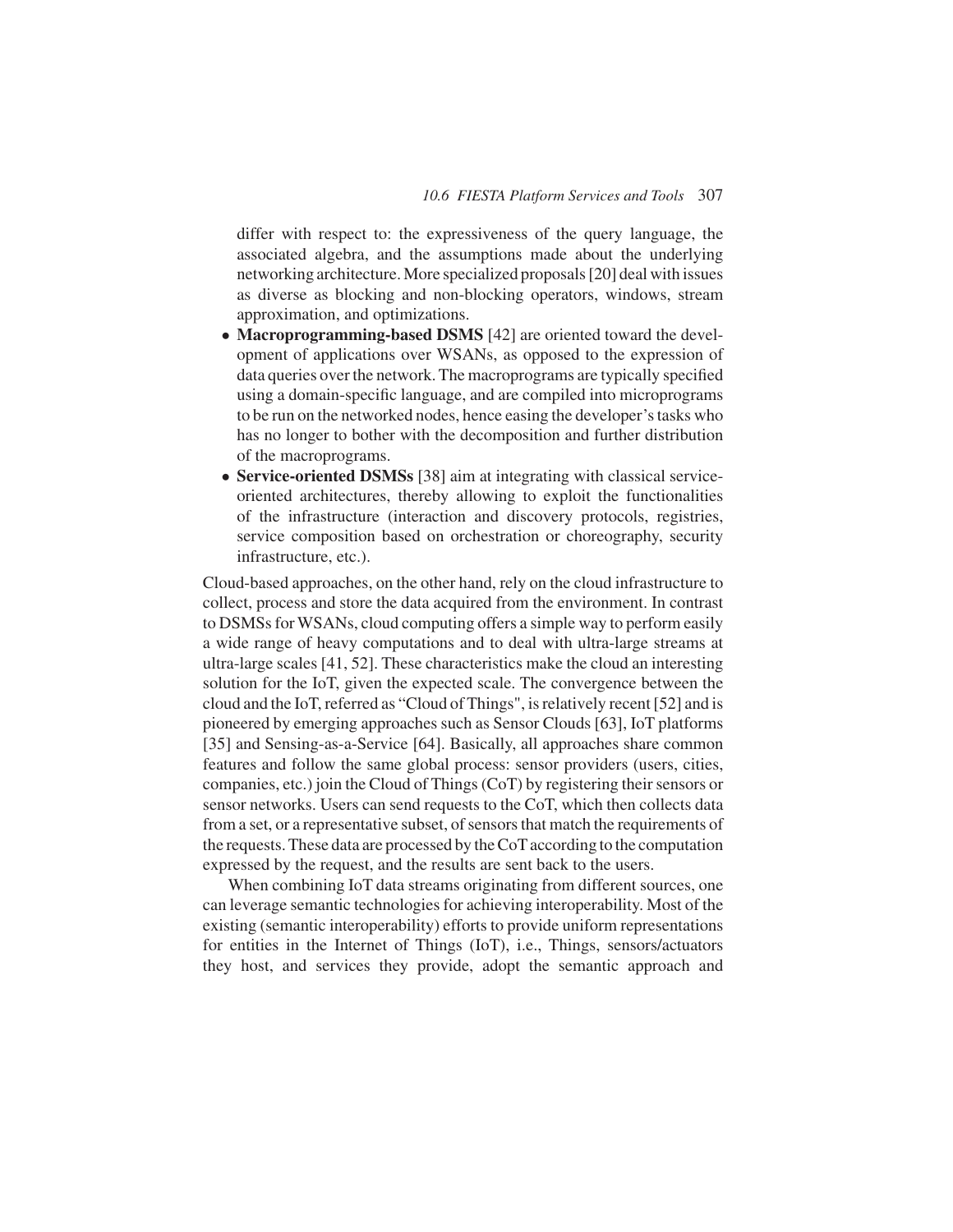exploit ontologies. A considerable portion of ontologies exploited in the IoT domain is inherited from efforts in the Wireless Sensor Networks domain. In the latter, the main focus is directed towards modeling sensor, actuators and their data (e.g., [15, 16, 47]). A commonly exploited ontology, to reason about sensors is SSN [16], provided by the W3C Semantic Sensor Network Incubator Group. SSN models sensing specific information from different perspectives: a) Sensor perspective to model sensors, what they sense and how they sense; b) System perspective to model systems of sensors and their deployment; c) Feature perspective to model what senses a specific property and how it is sensed; d) Observation perspective to model observation values and their metadata. Other sensor ontologies are also surveyed in [18]. Many of the ontologies surveyed therein provide a solid basis for the representation of sensors, actuators, and their data. However, those entities are only a portion of the IoT.

More efforts have been made recently to extend the ontologies with IoTspecific semantics, including Things, their functionalities, or their deployment spaces. For instance, Sense2Web [19] provides an ontology that models the following Thing-related concepts: the Entity (equivalent to a feature on interest); the Device, which is the hardware component (equivalent to a Thing); the Resource, which is a software component representing the entity; and the Service through which a resource is accessed. A resource can be a sensor, actuator, RFID tag, processor or a storage resource. Christophe et al. [14] focus more on the deployment spaces of Things rather than Things themselves, especially indoor locations. The ontologies provided by the authors provides a vocabulary to describe Objects, which are physical Things, their location, their capability, and virtual objects, which are higher level abstractions of the Things combining the above information together. Another example is the work in [62] where authors present an ontology that models services provided by Things; deployment information; Observations; Entities, which are real-world features to measure/act on, and finally Things.

## **10.6.5 FIESTA Approach on Semantic Interoperability for IoT/Cloud Resources Tools**

FIESTA's work on semantic interoperability for IoT and Cloud resources that focuses on developing common annotation models for describing the resources and IoT data and providing validation and testing tools for semantic interoperability evaluation. The core models are constructed by investigating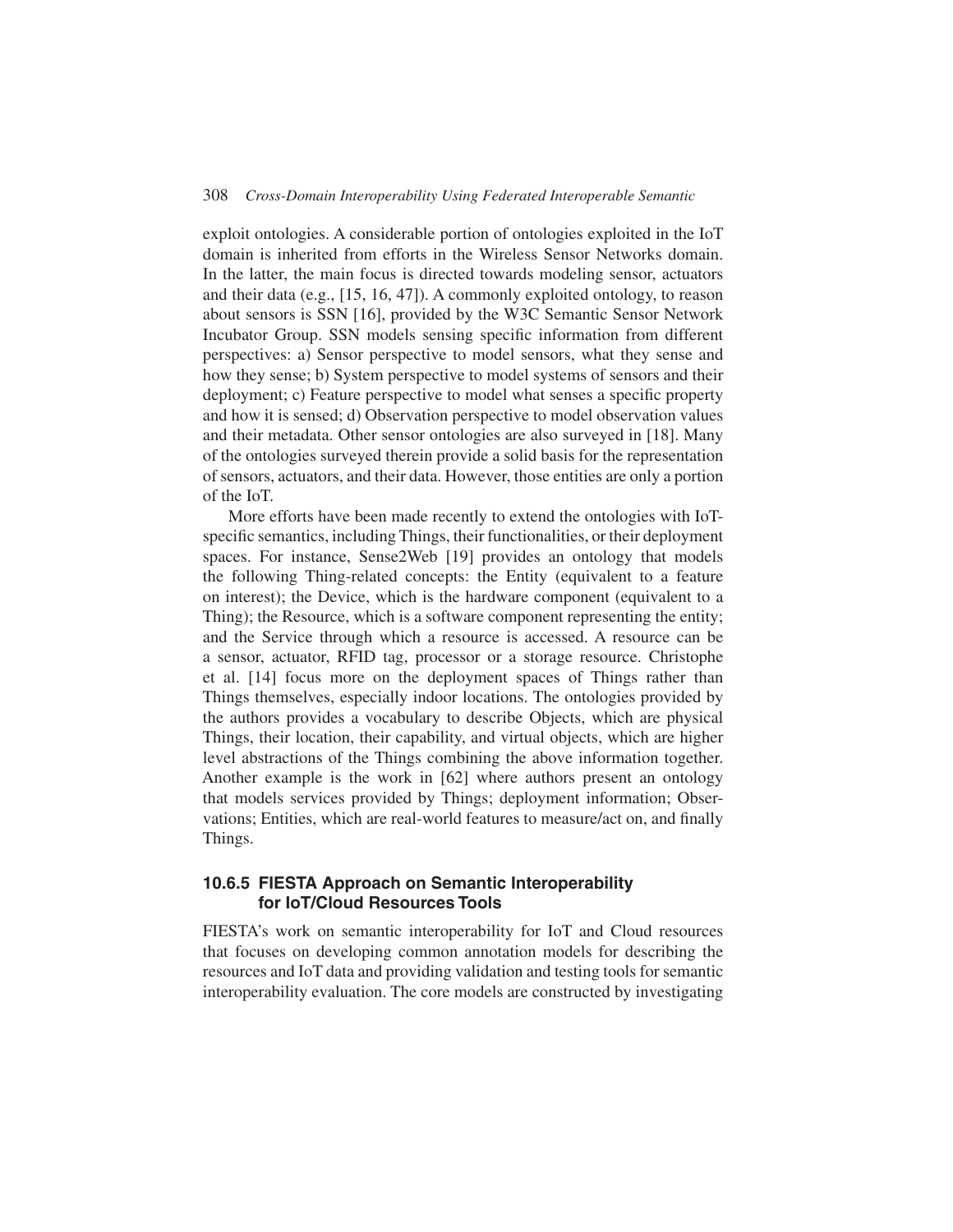the existing semantic and ontology models including the IoT-A information models (i.e. resources, service and entity models developed in the FP7 EU IoT-A project, http://epubs.surrey.ac.uk/127271/),W3C Semantic Sensor Network Ontology (SSN Ontology) (http://www.w3.org/2005/Incubator/ssn/XGR-ssn-20110628/), EF7 IoT.est models). FIESTA uses the existing concepts, namespaces and semantic models and develops a set of core models to describe IoT resources (e.g. sensor devices, gateways, actuators) and their capabilities and features and also provide semantic models to describe Cloud services and Cloud based components. The existing semantic models such as W3 SSN, IoT-A models are usually developed for specific purposes and in the domain of the projects.

## **10.6.6 FIESTA Approach on Testbeds Integration and Federation Tools**

Federation in FIESTA is understood to be: "an organization within which smaller divisions have some internal autonomy" [43]. In terms of testbeds this considers that each testbed operates both individually and part of a larger federation in order to gain value (larger user base, potential combinations with other testbeds to support richer experimentation, etc.). Typical testbed federation functions include: resource discovery (finding the required resources for an experiment); resource provisioning (management or resources such that they are available when required); resource monitoring (monitor operation in order to collect experimental results); and finally security (ensuring authorized users can access resources, and the federation provides a trusted base to keep experiment information secure). Different federation models can then be applied to implement the federation; the FedSM project defines a number of models including lightweight federation where there is little if any central control of these functions (by the federation) through to a fully integrated model where a central federation authority implements and provides the functions.

The FIRE programme has a long standing history in developing cutting edge testbed federations. In the field of networking research: Openlab provides access to tools and testbeds including PlanetLab Europe, the NITOS wireless testbed, and other federated testbeds to support networking experimentation across heterogeneous facilities. OFELIA is an OpenFlow switching testbed in Europe federating a number of OpenFlow islands supporting research in the Software Defined Networking field. CONFINE co-ordinates unified access to a set of real-world community IP networks (wired, wireless,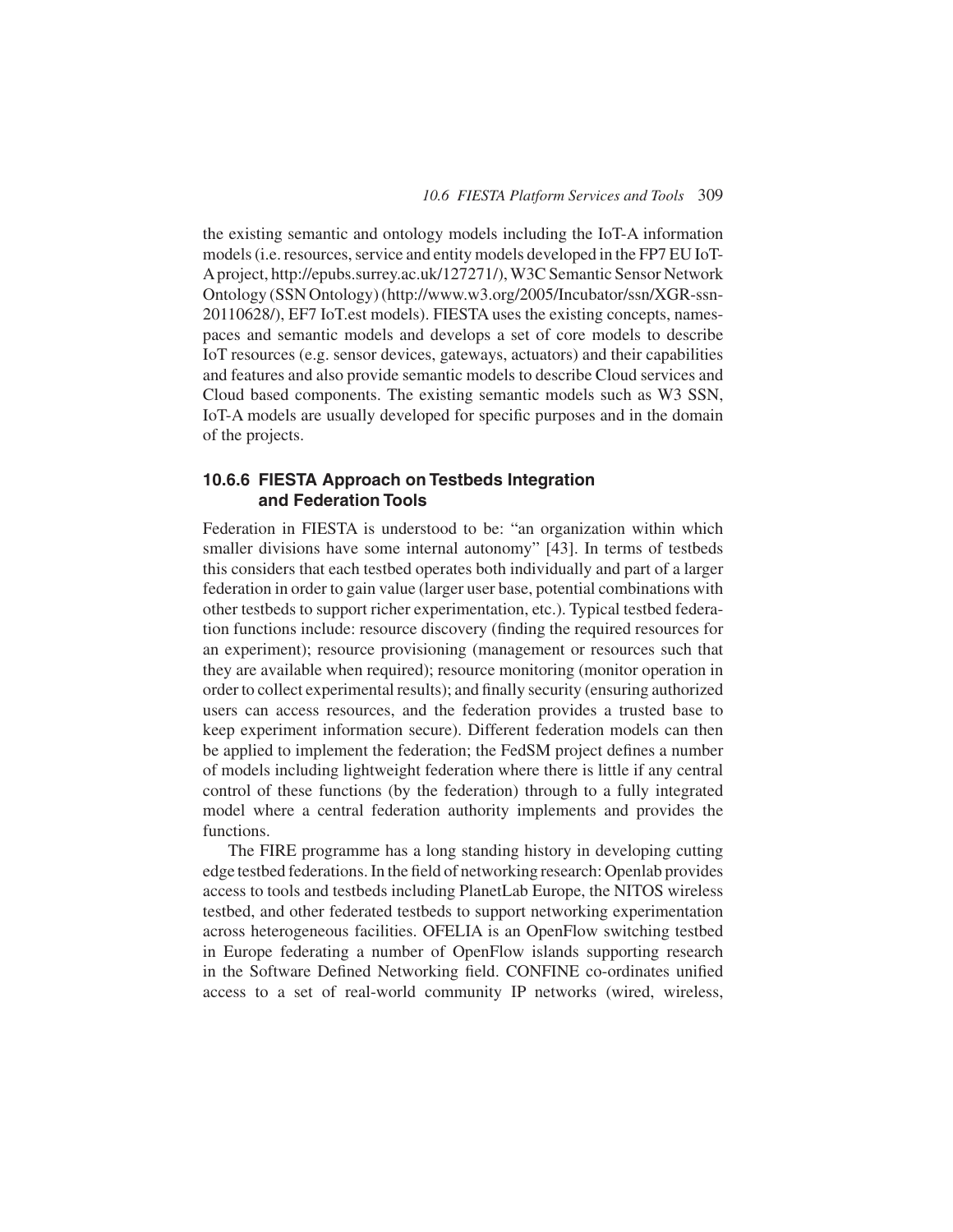ad-hoc, etc.) to openly allow research into service, protocols and applications across these edge networks. CREW federates five wireless testbeds to support experimentation with advanced spectrum sensing and cognitive radio. Finally, FLEX is a new FIRE project that works towards providing testbeds for LTE experimentation. In the field of software services, the Bonfire project created a federation of cloud facilities to support experimentation with new cloud technologies. Importantly, in terms of Internet of Things testbeds, SmartSantander provides a set of Smart City facilities through large-scale deployments of sensor networks atop which applications and services can be developed. Also, Sunrise is a federation of sensor network testbeds providing monitoring and exploration of the marine environments and in particular supporting experimentation in terms of the underwater Internet of Things. While each project typically performs federation within its own domain, the Fed4FIRE project is an initiative to bring together heterogeneous facilities across Europe so as to target experimentation across the whole Future Internet field i.e., networks, software and services, and IoT.

Many of the projects (crucially Fed4FIRE) employ OMF [45] and SFA [8] federation technologies. OMF is a control, measurement and management framework for testbeds. From an experimenter's point of view, OMF provides a set of tools to describe and instrument an experiment, execute it and collect its results. From a testbed operator's point of view, OMF provides a set of services to efficiently manage and operate the testbed resources (e.g. resetting nodes, retrieving their status information, installing new OS image). The OMF architecture is based upon Experiment Controllers that steer experiments defined in OEDL (OMF experiment Description Language), which is a declarative domain-specific language describing required resources and how they should be configured and connected. It also defines the orchestration of the experiment itself.

Outside FIRE, there have been a number of federation initiatives to support the wider Future Internet community. Two relevant ones are Helix Nebula and XIFI. XIFI is a federation of data centres connected to resources such as wireless testbeds and sensor networks; its goal is to support large-scale Future Internet trials before transfer to market. XIFI employs a federation architecture based around web technologies (e.g. OAUTH, OCCI, and open WebAPIs). On the other hand, Helix Nebula – the Science Cloud is an initiative to build federated cloud services across Europe in order to underpin IT-intense scientific research while also allowing the inclusion of other stakeholders' needs (governments, businesses and citizens).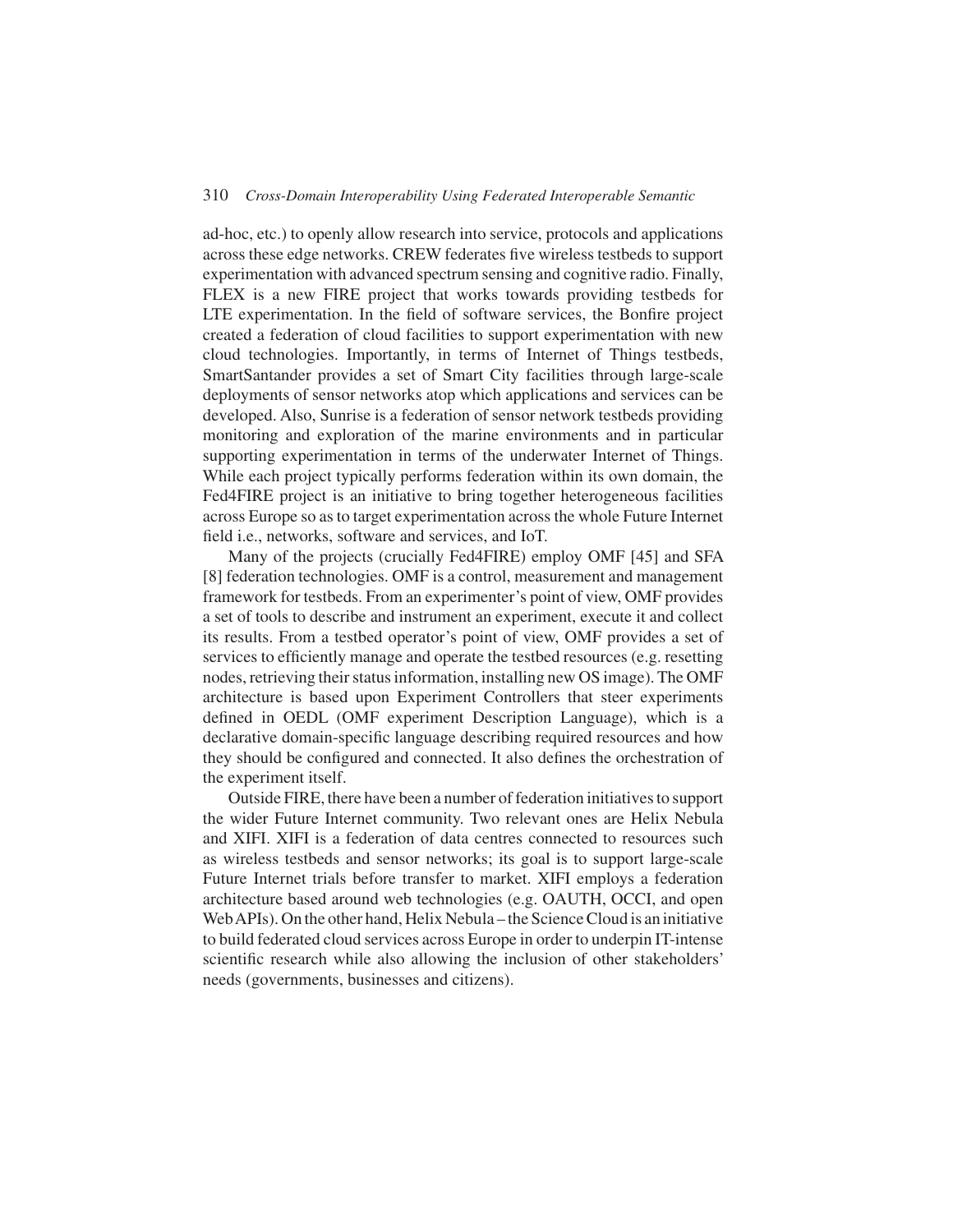## **10.7 FIESTA-IoT Architecture**

FIESTAdeals with the federation, virtualization and interoperability of diverse IoT testbeds, notably testbeds that comply with different IoT architectures, including architectures developed by standardization bodies (e.g., OGC [44] and GS1/EPCGlobal [22]), as well as FP7 projects (such as SmartSantander [25]). These architectures serve application specific purposes and are characterized by increased penetration in specific industries. In addressing this heterogeneity, FIESTA attempt to map and describe IoT platforms complying with these architectures to a general-purpose meta-level architecture, which serves as a basis for the FIESTA virtualized architecture layer Figure 10.4. The foundation for developing this meta-architecture is the Architecture Reference Model [34], developed by the FP7 IoT-A project and the IERC cluster. The current status reached by IoT-A at the end of the project (November 2013), as far as the Architectural Reference Model (ARM) is concerned includes a set of Models, Views & Perspectives in addition to a comprehensive set of guidelines that explains how to use Model, Views and Perspectives in order



Figure 10.4 FIESTA functional blocks architecture.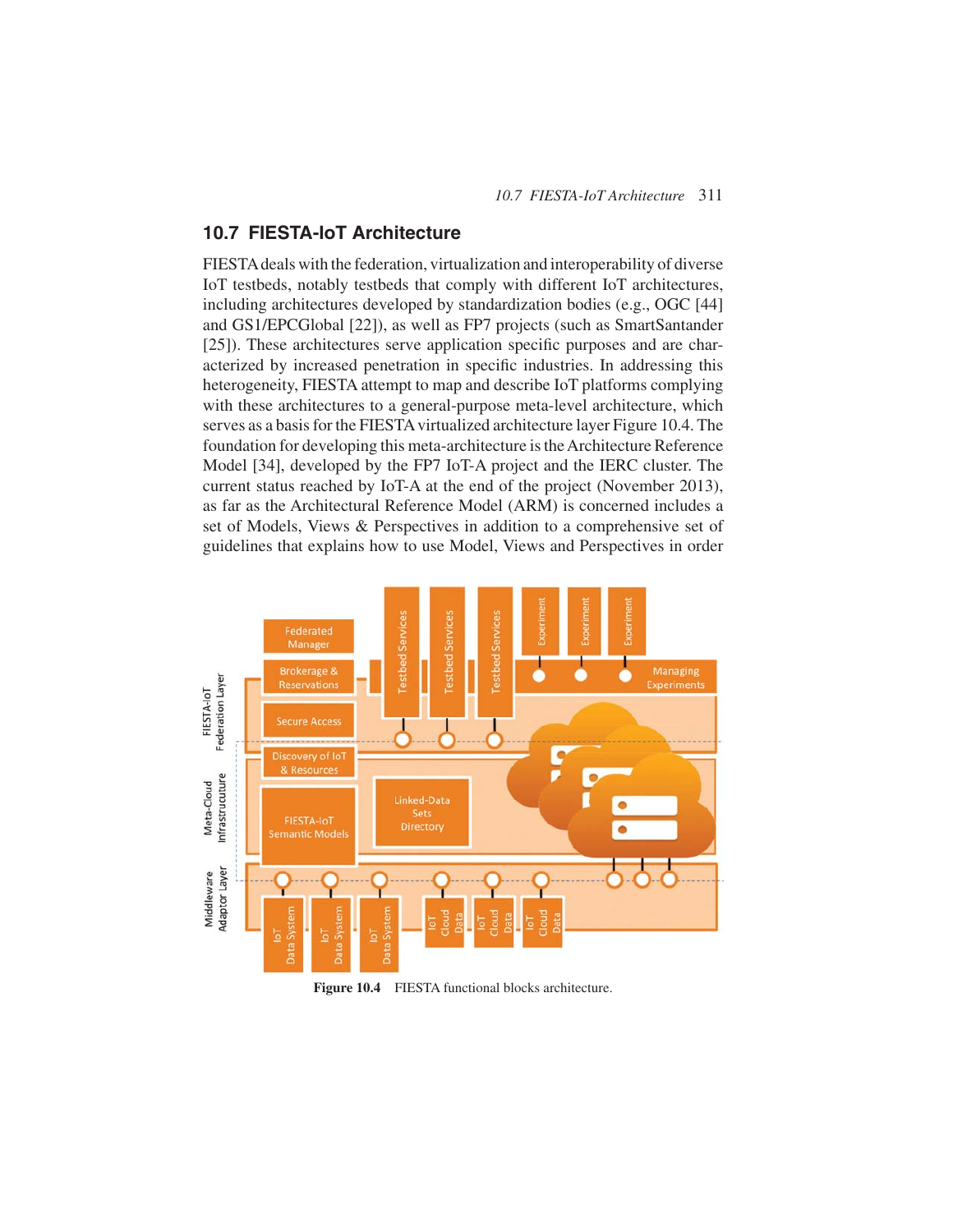to derive a concrete architecture. Part of the Guidelines is a large set of design choices that are linked to the perspectives, i.e. linked to some qualities that the system is expected to meet; part of those properties is system interoperability.

While the ARM provides some recommendations and tactics in order to achieve system interoperability, this essential quality is not guaranteed when applying the ARM to a concrete system as choices are left in the architect's hands. In order to boost the adoption of the ARM and make its usage easier the IoT Forum considers that the next step is to develop specific profiles that implement flavours of the ARM focusing on specific qualities of the system (e.g., ability to handle specific functional or non-functional requirements such as reliability, resilience, QoS awareness).

## **10.8 Conclusions**

Fiesta has advance the state of the art in different directions, relevant activities are on-going work but most of the progress related with design, architecting and implementation have been completed and reported, in the various public documents, in this chapter we summarize the relevant contributions in the different relevant areas where FIESTA has work so far.

**FIESTA Federation**: Currently, there is no easy way to carry out experiments across a range of IoT facilities without having deep knowledge in sensor networks technology, communication technologies and platform configuration. FIESTA has opened up this space to provide a richer experimentation space that appeal to a wider range of experimenters (both in industry and research). Existing federation technologies are typically heavyweight in the effort required to add and control testbeds; in the case of OMF an experimental controller needs to be integrated with the facility so that standard conformance is achieved. While standards solve integration problems they often do so in a way that hinders long term sustainability (detracts new joiners)—new IoT testbeds must be able to quickly come and go as new technology trends emerge. FIESTA's approach to federation, built up semantic interoperability technologies and the meta-cloud infrastructure to provide novel methods to ensure that testbeds can be integrated in a lightweight manner and ensure that sustainability is not hindered.

**FIESTA Architecture**: Since 2014 the IoT Architecture Reference Model (IoT-ARM) sustenance and profile work is taken care by the WG "Technology and Openness" of the IoT Forum. FIESTA have contributed to the definition of the "Semantic Interoperability" profile based on the FIESTA achievements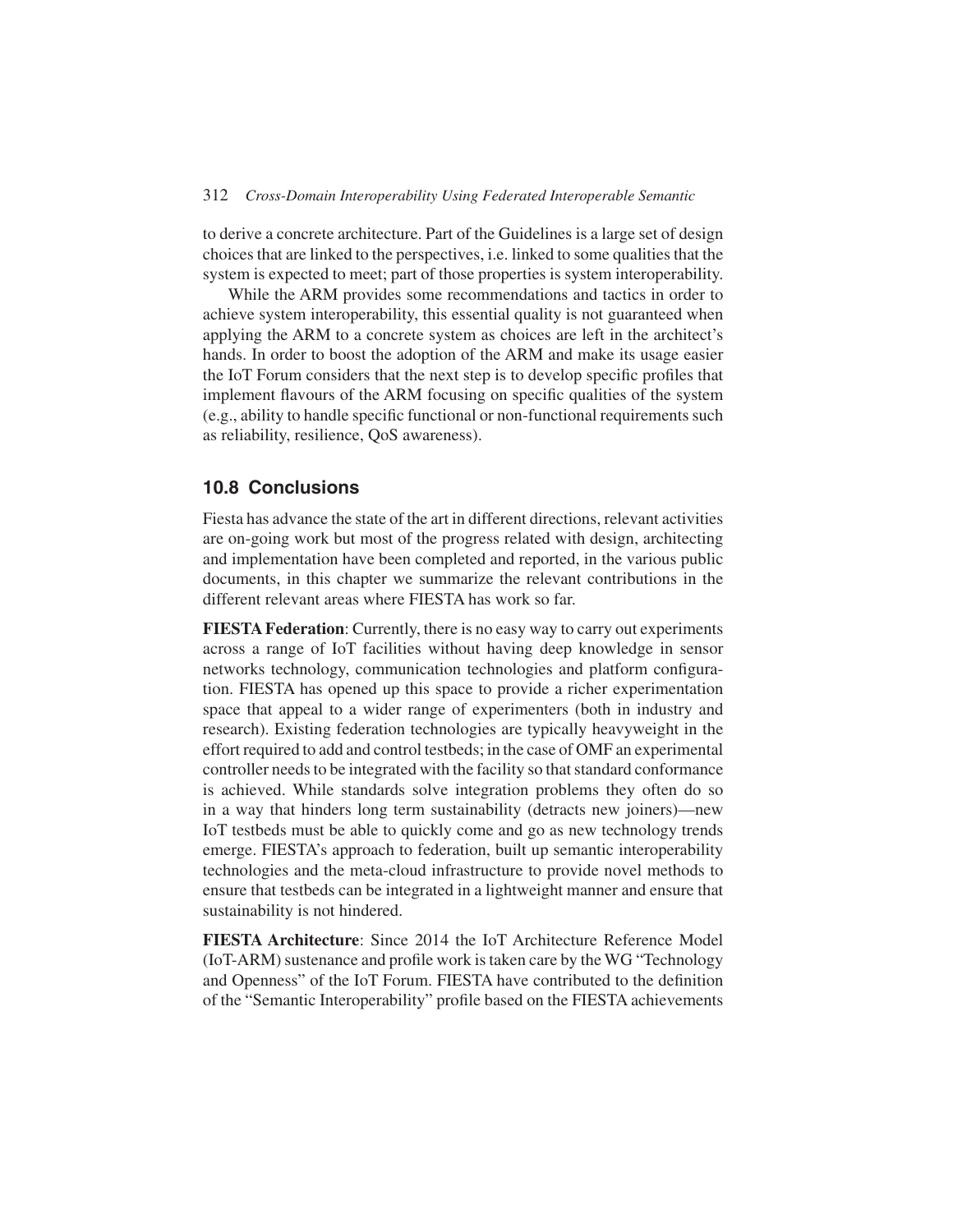in that matter and envisages getting ARM/profile certification for some of the "Semantic Interoperability" enablers implemented in the course of the project. Overall, FIESTAmaps several concrete architectures to the IoT-ARM, as a means to studying and ensuring their interoperability. The testbeds to be interconnected and virtualized in the project are the starting point for these mappings, while additional mappings can be realized as part of open calls that is well know ask for the federation of additional testbeds.

**FIESTA Semantic Interoperability**: A common limitation to all surveyed ontologies is that they still mostly lack a very important requirement: modeling the physics and mathematics, which are at the core of any sensing/actuation task, as first class entities. In more detail, it is important to relate various quantifiable and measurable (real-world) features in order to define, in a user understandable and machine-readable manner the processes behind single or combined sensing/actuation tasks. This correlation enables the system exploiting the ontologies to have a better understanding of the sensing/actuating task at hand and consequently better analyse its outcomes or substitute it more efficiently if need be, i.e., if required sensors/actuators are not available, or if the functionalities they provide do not fully satisfy the task at hand. FIESTA deals with these interoperability issues to allow researchers to design and submit interoperable experiments that are able to understand the semantics of sensing and actuating tasks and accordingly to select sensors/actuators that are suitable for executing the specified experiments. As a starting point the project leverages the W3C SSN ontology, along with mathematical formulas introduced in [28] in order to represent sensing/acting processes in a universally accepted language (i.e. algebra). FIESTA deploy middleware implementing such algebra over the federated testbeds, as well as appropriate mapping techniques for streaming tasks, in order to allow researchers to specify experiments based on combinations/compositions of sensing and actuating processes. From an implementation perspective, FIESTA deploys middleware (residing at the individual testbeds) endowing the testbeds with interoperability capabilities, along with middleware (residing at the FIESTA meta-cloud infrastructure) empowering discovery of IoT resources and compositions of sensing and actuating processes from multiple testbeds.

FIESTA has progress the state-of-the-art by introducing re-usable and common core models to describe the IoT and Cloud resources. The built models are based on the existing and common IoT models to maximize the interoperability among different providers and test-beds. At the design level, FIESTA provide semantic interoperability check and validation services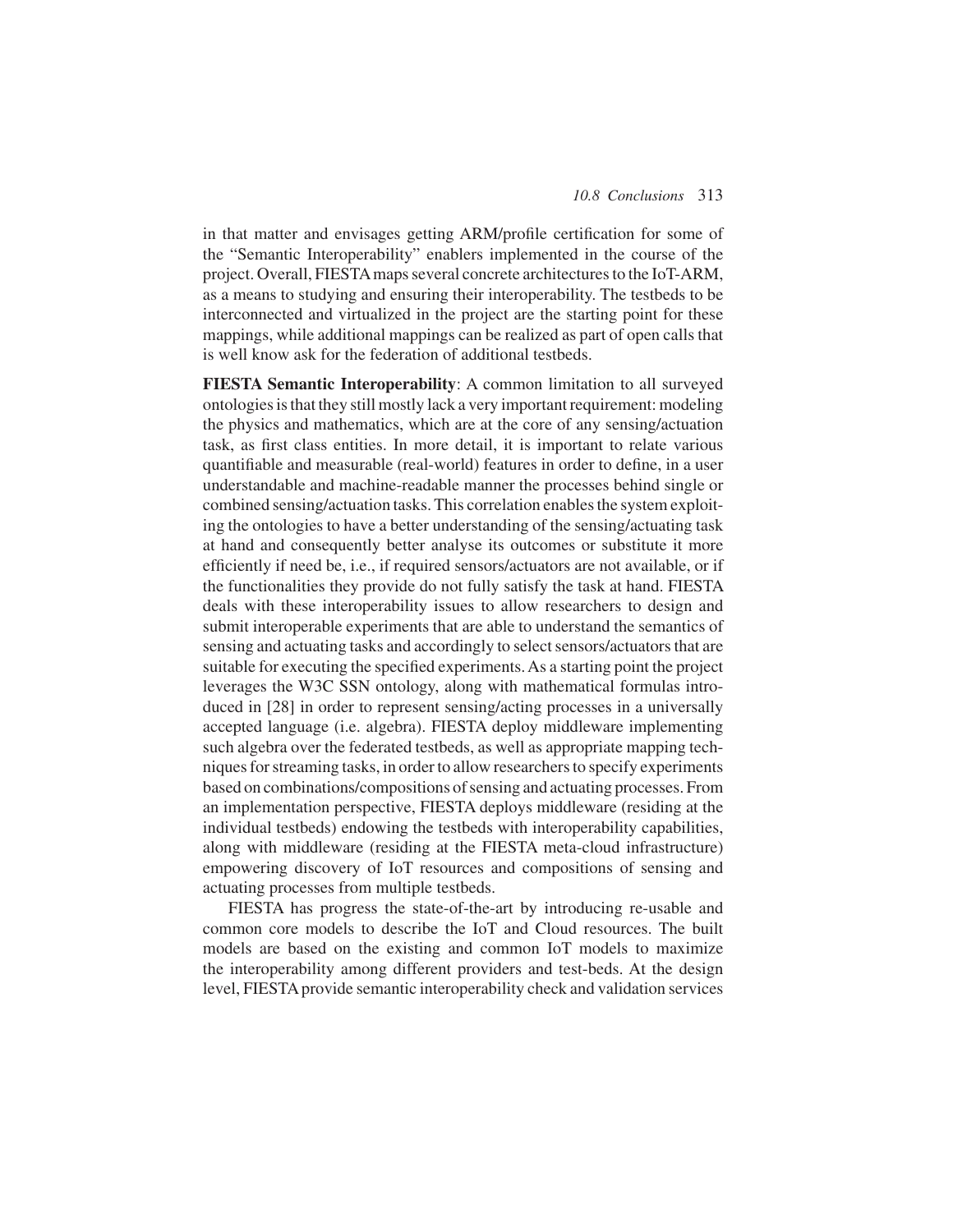using a common portal and web services to allow service developers and test-bed providers check and evaluate the interoperability of their meta-data descriptions based on the FIESTAcore models and also other existing common models. The results of semantic interoperability check and evaluation gives feedback to the semantic model designers and test-bed providers on the level of interoperability between their resource descriptions and the commonly used resource description frameworks. At the deployment level, FIESTA provides wrappers and matching services to enable translation of the resource descriptions from the test-beds to the FIESTA's core models and/or other existing common models.At the run-time level, FIESTAenables test-bed providers and Cloud service developers to publish, query and access large set of semantically annotated resource descriptions according to different semantic description models and representation frameworks (i.e. using different semantic models and also different representation formats). This enables the test-bed and Cloud service providers and developers to test and evaluate efficiency of different solutions and also to measure the level of interoperability between different schemes and also to enable the resource providers to adapt common models or use wrapper to enhance the semantic interoperability between their resource descriptions and other resources that are described within the FIESTA framework that are distributed over different test-beds.

**FIESTA Linking and Reasoning**: FIESTA have improved the state of the art in this area by providing highly efficient approaches for efficient processing of linked data streams typical for applications in the IoT and smart cities areas. FIESTA's work is based on CQELS. Based on this basic reasoning functionality, the project provides layered reasoning formalisms at different levels of complexity (uncertainty, nonmonotonicity, recursion) for adaptive trade-offs between scalability and expressivity as required by experimental applications in the areas addressed by the FIESTA testbeds.

**FIESTA Federating IoT Data Streams**: FIESTA has advanced the state-ofthe-art in federated processing for IoT data through enabling semantic-based interoperability among stream processing engines using Linked Stream Data. FIESTA enables semantically-self-described stream data items to automatically travel from its point of origin (e.g., sensors) downstream to applications, through autonomously passing through many stream engines. Each of the stream engines might provide potential stream data for the targeted streambased computation that can be expressed in a standardized continuous query language, i.e, an extension of SPARQL [57]. FIESTA also support automatic discovery of stream data at run-time based on context represented as semantic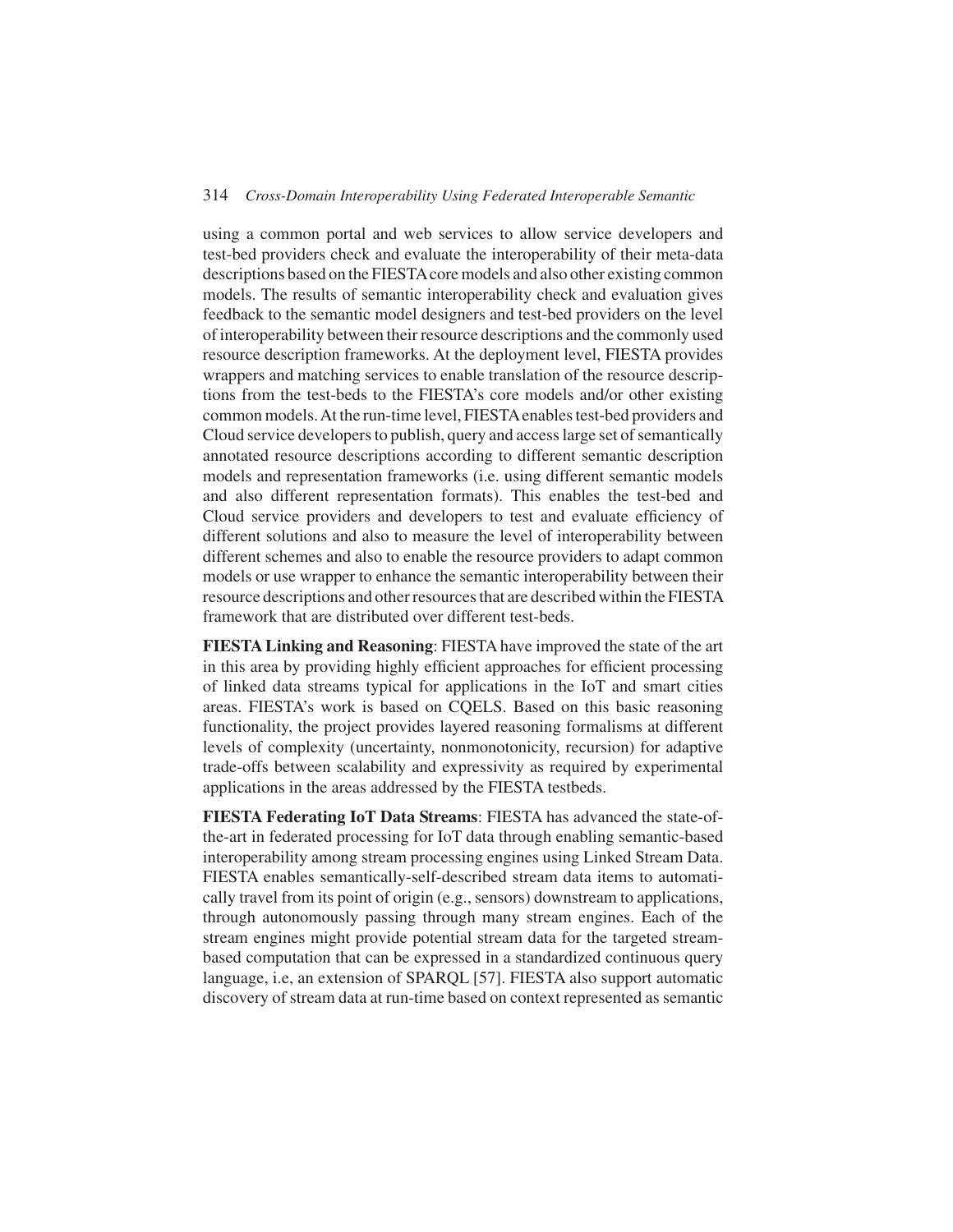links in stream data. This enables the federation of schema-free and semanticbased data aggregation without prior knowledge about stream data format, data schema and origins of the input stream data. FIESTA also has targeted the provisioning for a standardized RDF-based stream protocol to facilitate the semantic-based interoperability among the federation setting.

## **Acknowledgements**

This work is funded by the European Commission under the EU-H2020 Project Grant "Federated Interoperable Semantic IoT/cloud Testbeds andApplications (FIESTA)" with the Grant Agreement No. CNECT-ICT-643943.

## **References**

- [1] Daniel J. Abadi, Yanif Ahmad, Magdalena Balazinska, Ugur Cetintemel, Mitch Cherniack, Jeong-Hyon Hwang, Wolfgang Lindner, Anurag S. Maskey, Alexander Rasin, Esther Ryvkina, Nesime Tatbul, Ying Xing, and Stan Zdonik. "The Design of the Borealis Stream Processing Engine," Proc. 2nd Biennial Conf. Innovative Data Systems Research (CIDR 05), 2005; http://www-db. cs.wisc.edu/cidr.
- [2] Giuseppe Amato, Stefano Chessa, and Claudio Vairo. Mad-wise: a distributed stream management system for wireless sensor networks. Software: Practice and Experience, 40(5), 2010.
- [3] D. Anicic, P. Fodor, S. Rudolph, and N. Stojanovic. EP-SPARQL: a unified language for event processing and stream reasoning. In Proceedings of the 20th International World-Wide Web Conference, pages 635–644. ACM, 2011.
- [4] Scott Kirkpatrick (lead), Michael Boniface et al., «FUTURE INTERNET RESEARCH AND EXPERIMENTATION: VISION AND SCENAR-IOS 2020», AMPLIFIRE Support Action (Grant Agreement: 318550) Deliverable D1.1, June 2013.
- [5] Sathya Rao, Martin Potts, et al., «FIRE PORTFOLIO CAPABILITY ANALYSIS», AMPLIFIRE Support Action (Grant Agreement: 318550) Deliverable D2.1, October 2013.
- [6] Darko Anicic, Paul Fodor, Sebastian Rudolph, and Nenad Stojanovic. 2011. EP-SPARQL: a unified language for event processing and stream reasoning. In Proceedings of the 20th international conference on World wide web (WWW '11). ACM, New York, NY, USA, 635–644.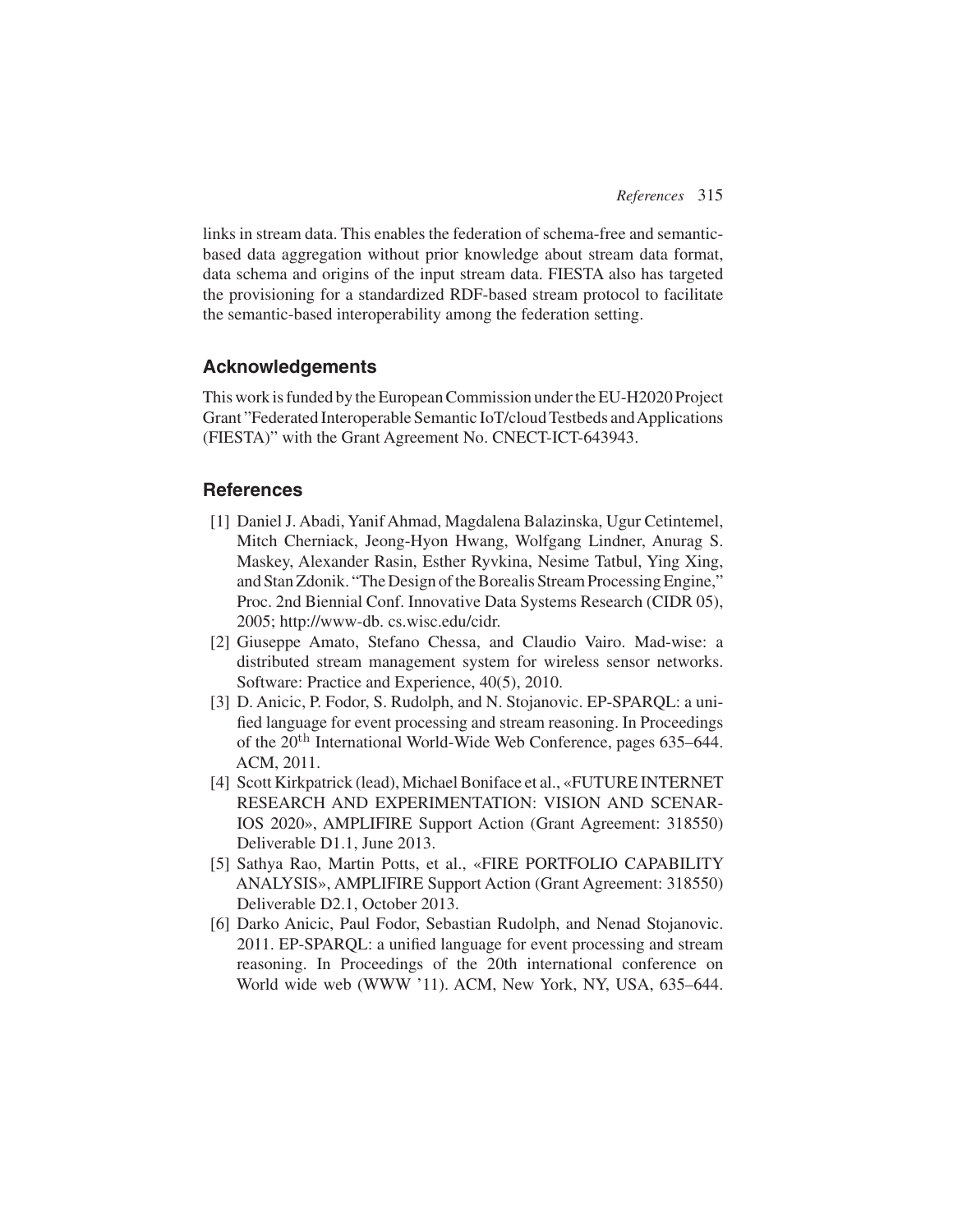DOI=10.1145/1963405.1963495 http://doi.acm.org/10.1145/1963405.1 963495

- [7] LuigiAtzori,Antonio Iera, and Giacomo Morabito. The internet of things: A survey. Computer Networks, 54(15), 2010.
- [8] Augé, J. and Friedman, T (2012) The Open Slice-based Facility Architecture available at http://opensfa.info/doc/opensfa.html
- [9] Magdalena Balazinska, Amol Deshpande, Michael J. Franklin, Phillip B. Gibbons, Jim Gray, Mark Hansen, Michael Liebhold, Suman Nath, Alexander Szalay, and Vincent Tao. 2007. Data Management in the Worldwide Sensor Web. IEEE Pervasive Computing 6, 2 (April 2007), 30–40. DOI=10.1109/MPRV.2007.27 http://dx.doi.org/10. 1109/MPRV.2007.27
- [10] Davide Francesco Barbieri, Daniele Braga, Stefano Ceri, and Michael Grossniklaus. 2010. An execution environment for C-SPARQL queries. In Proceedings of the 13th International Conference on Extending Database Technology (EDBT '10), Ioana Manolescu, Stefano Spaccapietra, Jens Teubner, Masaru Kitsuregawa, Alain Leger, Felix Naumann, Anastasia Ailamaki, and Fatma Ozcan (Eds.). ACM, New York, NY, USA, 441–452. DOI=10.1145/1739041.1739095 http://doi.acm.org/ 10.1145/1739041.1739095
- [11] Jason Campbell, Phillip B. Gibbons, Suman Nath, Padmanabhan Pillai, Srinivasan Seshan, and Rahul Sukthankar. 2005. IrisNet: an internet-scale architecture for multimedia sensors. In Proceedings of the 13th annual ACM international conference on Multimedia (MULTIMEDIA '05). ACM, New York, NY, USA, 81–88. DOI=10.1145/1101149.1101162, http://doi.acm.org/10.1145/1101149.1101162
- [12] Sirish Chandrasekaran, Owen Cooper, Amol Deshpande, Michael J. Franklin, Joseph M. Hellerstein, Wei Hong, Sailesh Krishnamurthy, Samuel R. Madden, Fred Reiss, and Mehul A. Shah. 2003. TelegraphCQ: continuous dataflow processing. In Proceedings of the 2003 ACM SIG-MOD international conference on Management of data (SIGMOD '03). ACM, New York, NY, USA, 668–668. DOI=10.1145/872757.872857 http://doi.acm.org/10.1145/872757.872857
- [13] Mitch Cherniack,, Hari Balakrishnan, Magdalena Balazinska, Don Carney, Ugur Cetintemel, Ying Xing, and Stan Zdonik ., "Scalable Distributed Stream Processing," Proc. 1st Biennial Conf. Innovative Data Systems Research (CIDR 03), 2003, pp. 257–268; http://wwwdb.cs.wisc.edu/cidr.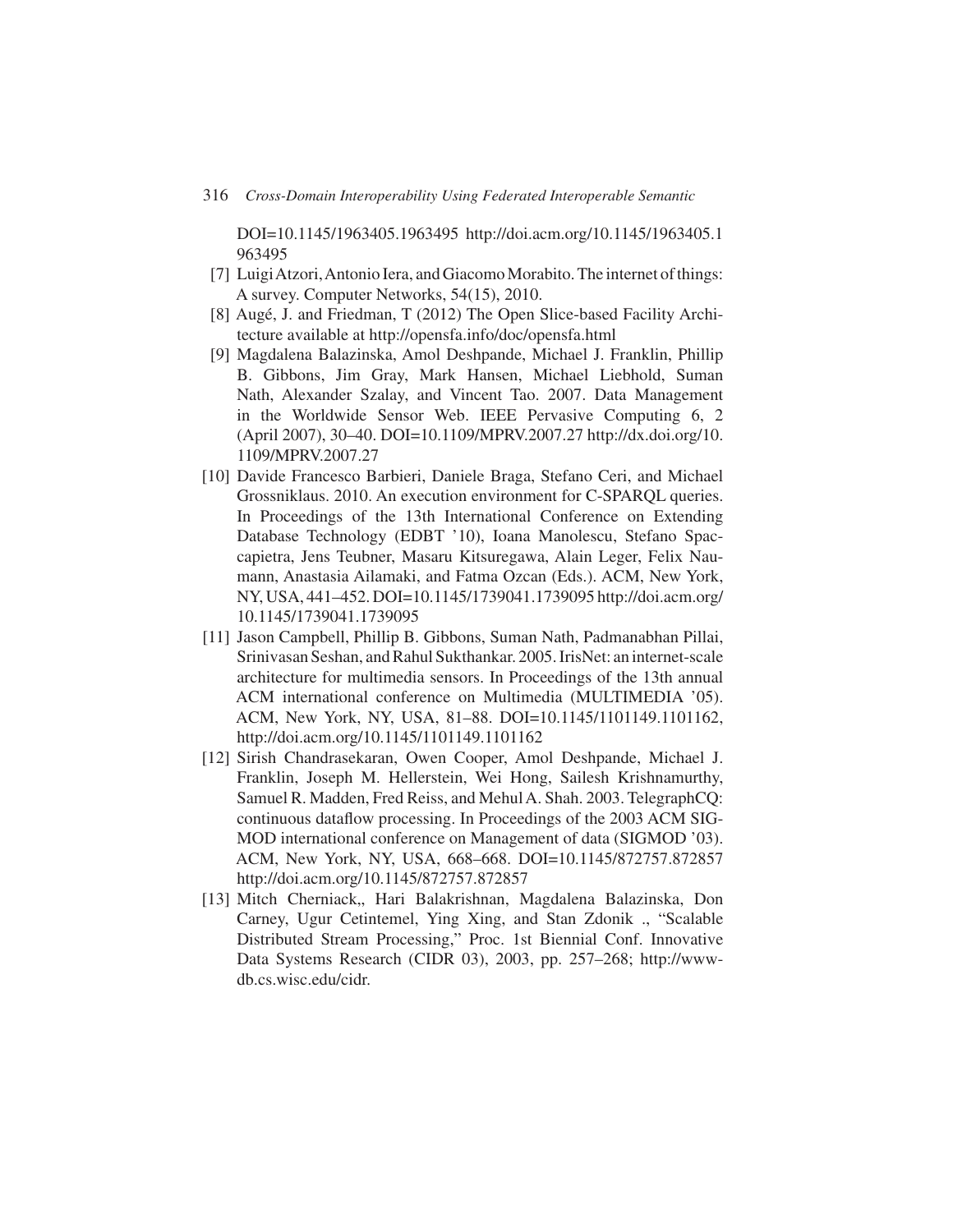- [14] Benoit Christophe. Managing massive data of the Internet of Things through cooperative semantic nodes. In IEEE Sixth International Conference on Semantic Computing, (ICSC), pages 93–100. IEEE, 2012.
- [15] Michael Compton, Holger Neuhaus, Kerry Taylor, and Khoi-Nguyen Tran. Reasoning about sensors and compositions. In SSN, pages 33–48, 2009.
- [16] M. Compton, P. Barnaghi, L. Bermudez, R. G. Castro, O. Corcho, S. Cox, et al.: "The SSN Ontology of the Semantic Sensor Networks Incubator Group", Journal of Web Semantics: Science, Services and Agents on the World Wide Web, ISSN 1570–8268, Elsevier, 2012.
- [17] Philippe Cousin, Martin Serrano, John Soldatos, «Internet of Things Research on Semantic Interoperability to address Manufacturing Challenges», In the Proc. Of the 7th International Conference on Interoperability for Enterprise Systems and Applications, I-ESA 2014, Albi, France, March, 24–28, 2014.
- [18] Mathieu d'Aquin and Natalya F Noy. Where to publish and find ontologies? A survey of ontology libraries. Web Semantics: Science, Services and Agents on the World Wide Web, 11:96–111, 2012.
- [19] Suparna De, Tarek Elsaleh, Payam Barnaghi, and Stefan Meissner. An Internet of Things platform for real-world and digital objects. Scalable Computing: Practice and Experience, 13(1), 2012.
- [20] Nihal Dindar, Nesime Tatbul, Reneìe J. Miller, Laura M. Haas, and Irina Botan. Modeling the execution semantics of stream processing engines with secret. The VLDB Journal, 2012.
- [21] T. Do, S. Loke, and F. Liu. Answer set programming for stream reasoning. Advances in Artificial Intelligence, pages 104–109, 2011.
- [22] EPCglobal: The EPCglobal Architecture Framework, EPCglobal Final Version 1.2 Approved 10 September 2007.
- [23] Geoffrey C. Fox, Supun Kamburugamuve, Ryan Hartman Architecture and Measured Characteristics of a Cloud Based Internet of Things API Workshop 13-IoT Internet of Things, Machine to Machine and Smart Services Applications (IoT 2012) at The 2012 International Conference on Collaboration Technologies and Systems (CTS 2012) May 21–25, 2012 The Westin Westminster Hotel Denver, Colorado, USA.
- [24] Michael J. Franklin, Shawn R. Jeffery, Sailesh Krishnamurthy, Frederick Reiss, Shariq Rizvi, Eugene Wu,Owen Cooper, Anil Edakkunni, Wei Hong: Design Considerations for High Fan-In Systems: The HiFi Approach. CIDR 2005: 290–304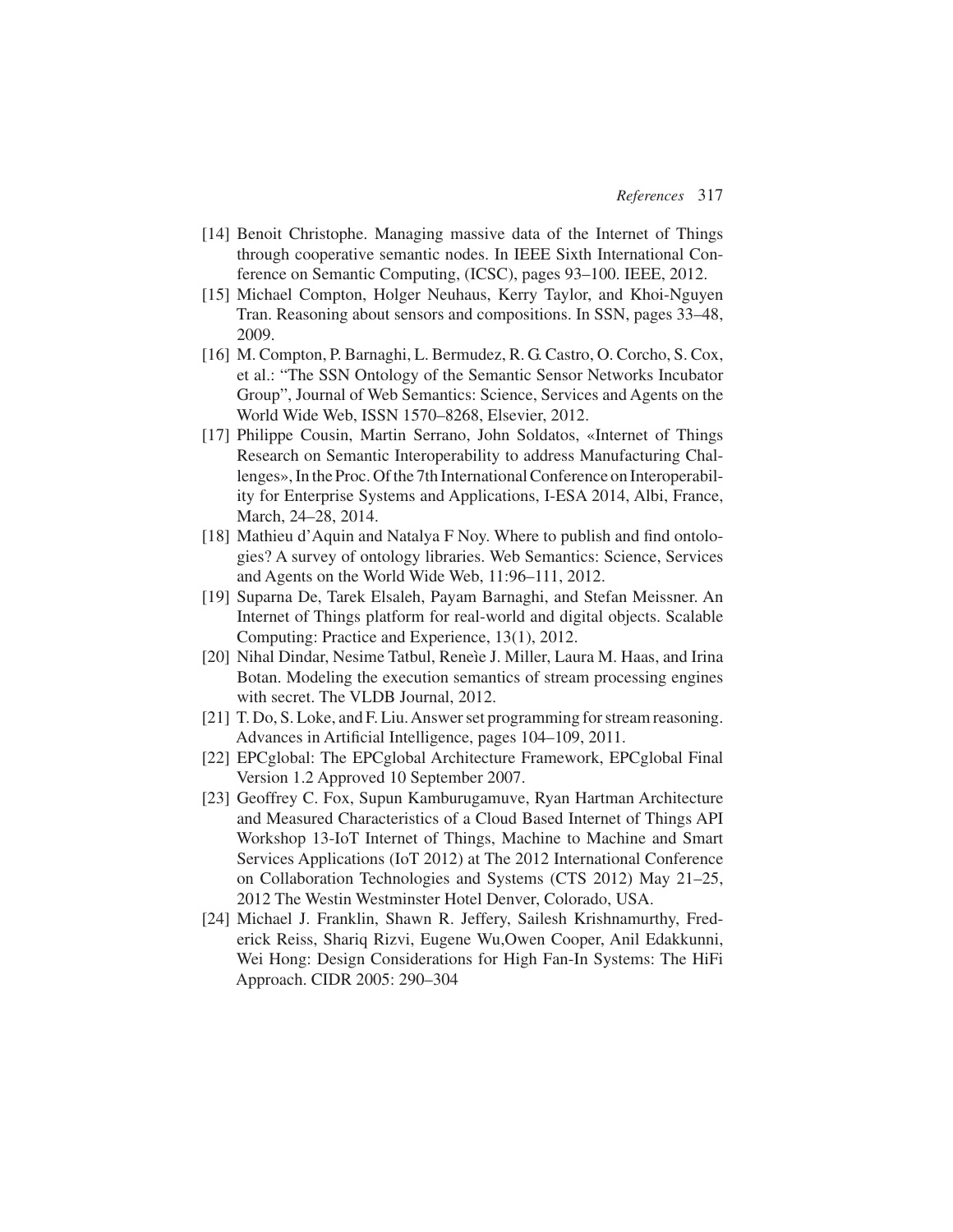- [25] J.A. Galache, V. Gutiérrez, J.R. Santana, L. Sánchez, P. Sotres, J. Casanueva, L. Muñoz, "SmartSantander: A Joint service provision facility and experimentation-oriented tesbed, within a smart city enviroment", Future Network & Mobile Summit, Lisbon (Portugal), July 2013.
- [26] Forecast: The Internet of Things, Worldwide, 2013. http://www.gartner. com/document/2625419? sthkw=G00259115
- [27] Vincenzo Gulisano, Ricardo Jimenez-Peris, Marta Patino-Martinez, Claudio Soriente, and Patrick Valduriez. 2012. StreamCloud: An Elastic and Scalable Data Streaming System. IEEE Trans. Parallel Distrib. Syst. 23, 12 (December 2012), 2351–2365. DOI=10.1109/TPDS.2012.24 http://dx.doi.org/10. 1109/TPDS.2012.24
- [28] Sara Hachem, Thiago Teixeira, and Valérie Issarny. 2011. Ontologies for the internet of things. In Proceedings of the 8th Middleware Doctoral Symposium (MDS '11). ACM, New York, NY, USA, Article 3, 6 pages.
- [29] Mohammad Mehedi Hassan, Biao Song, Eui-nam Huh: A framework of sensor-cloud integration opportunities and challenges. ICUIMC 2009: 618–626
- [30] Tom Heath and Christian Bizer (2011) Linked Data: Evolving the Web into a Global Data Space (1st edition). Synthesis Lectures on the Semantic Web: Theory and Technology, 1:1, 1–136. Morgan & Clay-pool.
- [31] Jesper Hoeksema and Spyros Kotoulas. High-performance Distributed Stream Reasoning using S4,Ordring workshop of ISWC2011. 2011.
- [32] Hogan A., Mellotte M., Powell G., and Stampouli D. (2012) Towards fuzzy query-relaxation for RDF. In Proceedings of the 9th international conference on The Semantic Web: research and applications (ESWC'12), Elena Simperl, Philipp Cimiano, Axel Polleres, Oscar Corcho, and Valentina Presutti (Eds.). Springer-Verlag, Berlin, Heidelberg, 687–702.
- [33] Martin Bauer (IOT-A), Paul Chartier (CEN TC225), Klauss Moessner (IOT.est), Nechifor, Cosmin-Septimiu (iCore), Claudio Pastrone (ebbits), Josiane Xavier Parreira (GAMBAS), Richard Rees (CEN TC225), Domenico Rotondi (IoT@Work), Antonio Skarmeta (IoT6), Francesco Sottile (BUTLER), John Soldatos (OpenIoT), Harald Sundmaeker (SmartAgriFood), «Catalogue of IoT Naming, Addressing and Discovery Schemes in IERC Projects», electronically available at: http://www.the internetofthings.eu http://www.theinternetofthings. eu/sites/default/files/%5Buser-name%5D/IERC-AC2-D1-v1.7.pdf)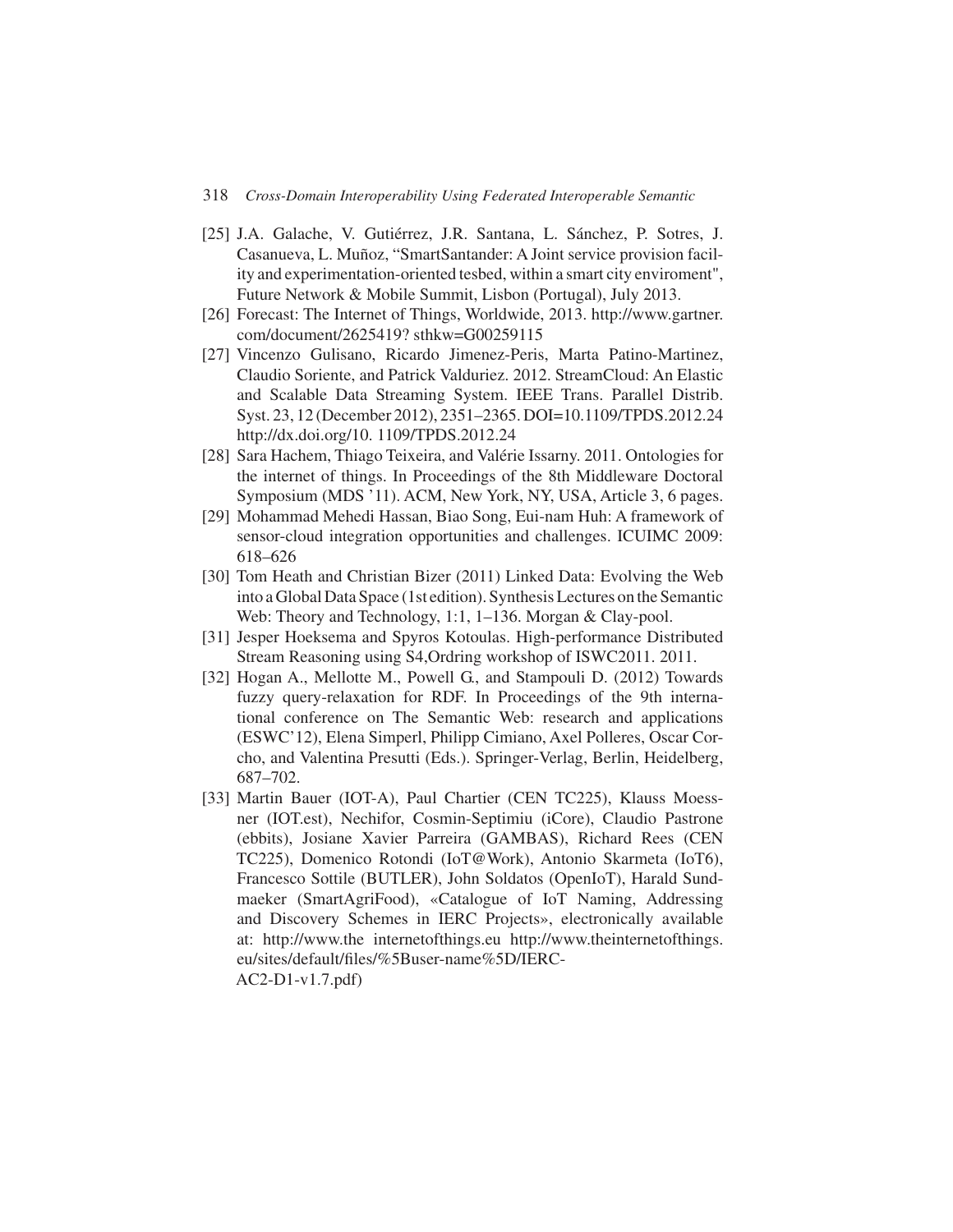- [34] Andreas Nettsträter, Martin Bauer, et al. Internet-of-Things Architecture Project (IoT-A), Deliverable D1.3, «Updated reference model for IoT v1.5», July 2012.
- [35] M. Kovatsch, M. Lanter, and S. Duquennoy. Actinium: A RESTful runtime container for scriptable Internet of Things applications. In Proc. of the 3rd International Conference on the Internet of Things, IOT '12, 2012.
- [36] A. Kozlenkov and M. Schroeder. Prova: Rule-based java-scripting for a bioinformatics semantic web. In Data Integration in the Life Sciences, pages 17–30, Springer, 2004.
- [37] N. Lanzanasto, S. Komazec, and I. Toma. Reasoning over real time data streams. http://www.envision-project.eu/wpcontent/uploads/2012/11/D 4-8v1-0.pdf, 2012.
- [38] Le-Phuoc, D., Dao-Tran, M., Xavier Parreira, J., & Hauswirth, M. (2011). A native and adaptive approach for unified processing of linked streams and linked data. The Semantic Web–ISWC 2011, 370–388.
- [39] Kevin Lee, «Extending Sensor Networks into the Cloud using Amazon Web Services», IEEE International Conference on Networked Embedded Systems for Enterprise Applications 2010, 25th November, 2010.
- [40] Samuel R. Madden, Michael J. Franklin, Joseph M. Hellerstein, and Wei Hong. Tinydb: an acquisitional query processing system for sensor networks. ACM Trans. Database Syst., 30(1), March 2005.
- [41] Samuel Madden. From databases to big data. IEEE Internet Computing, 16, 2012.
- [42] Ryan Newton, Greg Morrisett, and Matt Welsh. The regiment macroprogramming system. In Proceedings of the 6th international conference on Information processing in sensor networks, IPSN '07, pages 489–498, New York, NY, USA, 2007. ACM.
- [43] "federation, n.". OED Online. March 2014. Oxford University Press. http:// www.oed.com/view/Entry/ 68930?redirectedFrom=federation (accessed March 28, 2014).
- [44] Open Geospatial Consortium, OpenGIS Sensor Observation Service version 1.0.0, Arthur Na, Mark Priest, 2008-02-13.
- [45] Thierry Rakotoarivelo, Max Ott, Guillaume Jourjon, Ivan Seskar, "OMF: a control and management framework for networking testbeds", in ACM SIGOPS Operating Systems Review 43 (4), 54–59, Jan. 2010.
- [46] RDF Stream Processing Community Group, http://www.w3.org/commun ity/rsp/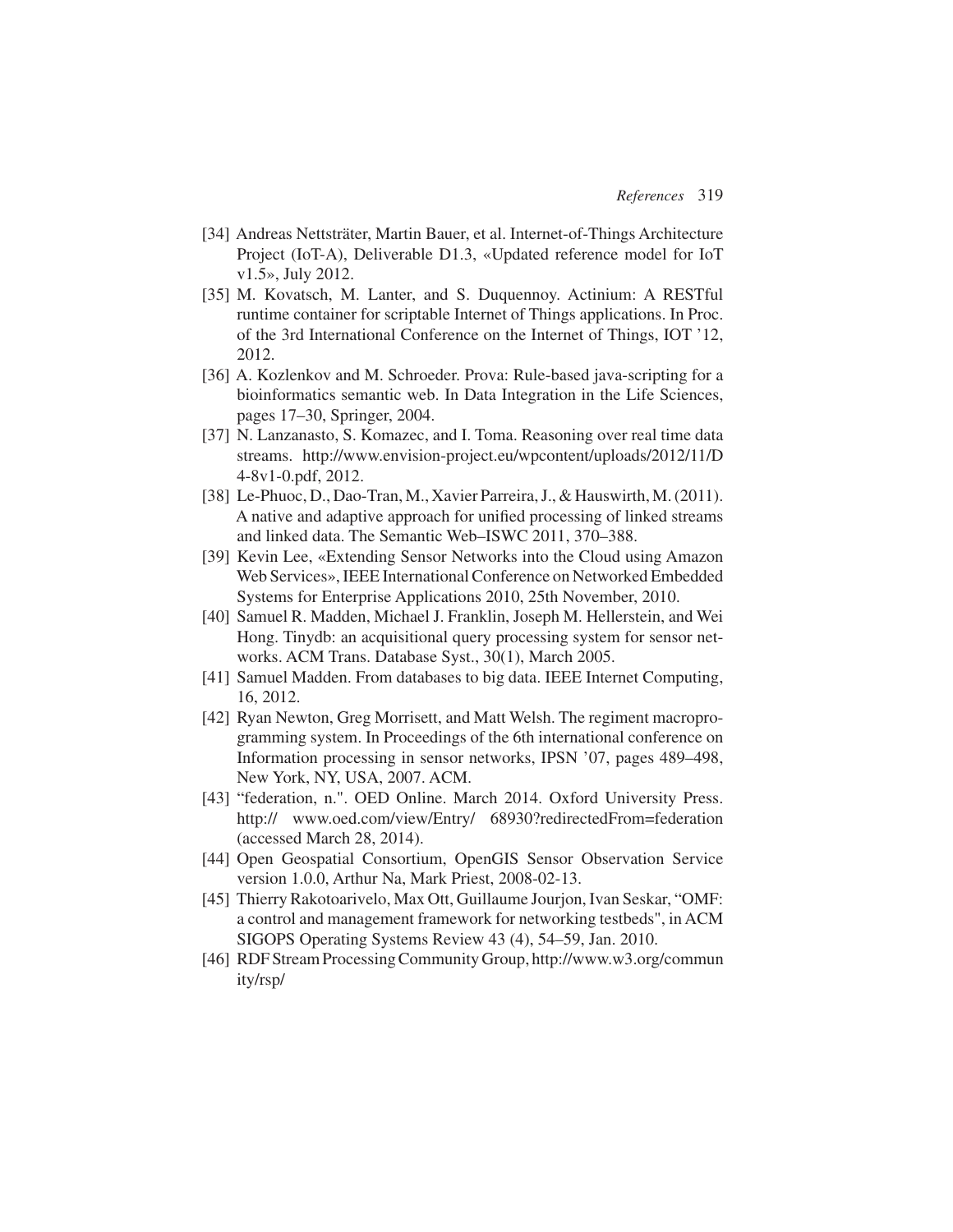- [47] David J Russomanno, Cartik R Kothari, and Omoju A Thomas. Building a sensor ontology:A practical approach leveraging ISO and OGC models. In IC-AI, pages 637–643, 2005.
- [48] S. Sagiroglu and D. Sinanc. Big data: A review. In Collaboration Technologies and Systems (CTS), 2013 International Conference on, 2013.
- [49] H. Schaffers, A. Sällström, M. Pallot, J. Hernandez-Munoz, R. Santoro, B. Trousse, "Integrating Living Labs with Future Internet Experimental Platforms for Co-creating Services within Smart Cities". Proceedings of the 17th International Conference on Concurrent Enterprising, ICE'2011, Aachen, Germany, June 2011.
- [50] Gregor Schiele, John Soldatos, Paul Lefrere, Nathalie Mitton, Kahina Hamadache, Manfred Hauswirth 'Towards Interoperable IoT Deployments in Smart Cities', submitted for publication to the European Conference on Networks and Communications EuCNC, Bologna, Italy, June 23–26, 2014 (EuCNC 2014).
- [51] Martin Serrano, Manfred Hauswirth, John Soldatos, "Design Principles for Utility-Driven Services and Cloud-Based Computing Modelling for the Internet of Things", International Journal of Web and Grid Services (to appear), 2014.
- [52] J. Soldatos, M. Serrano and M. Hauswirth. "Convergence of Utility Computing with the Internet-of-Things", International Workshop on Extending Seamlessly to the Internet of Things (esIoT), collocated at the IMIS-2012 International Conference, 4th6th July, 2012, Palermo, Italy.
- [53] Bernhard Stegmaier, Richard Kuntschke, and Alfons Kemper. 2004. StreamGlobe: adaptive query processing and optimization in streaming P2P environments. In Proceeedings of the 1st international workshop on Data management for sensor networks: in conjunction with VLDB 2004 (DMSN '04). ACM, New York, NY, USA, 88–97. DOI=10.1145/1052199.1052214 http: //doi.acm.org/10.1145/1052199. 1052214
- [54] Distributed and fault-tolerant realtime computation. http://storm.incubator. apache.org/
- [55] Distributed Stream Computing Platform. http:// incubator.apache.org/s4/
- [56] Lightning-fast cluster computing. http://spark.apach e.org/
- [57] SPARQL 1.1 Query Language. http://www.w3.org/ TR/sparql11-query/
- [58] Kerry Taylor, «Semantic Sensor Networks: The W3C SSN-XG Ontology and How to Semantically Enable Real Time Sensor Feeds», 2011 Semantic Technology Conference, June 5–9, San Francisco CA, USA.